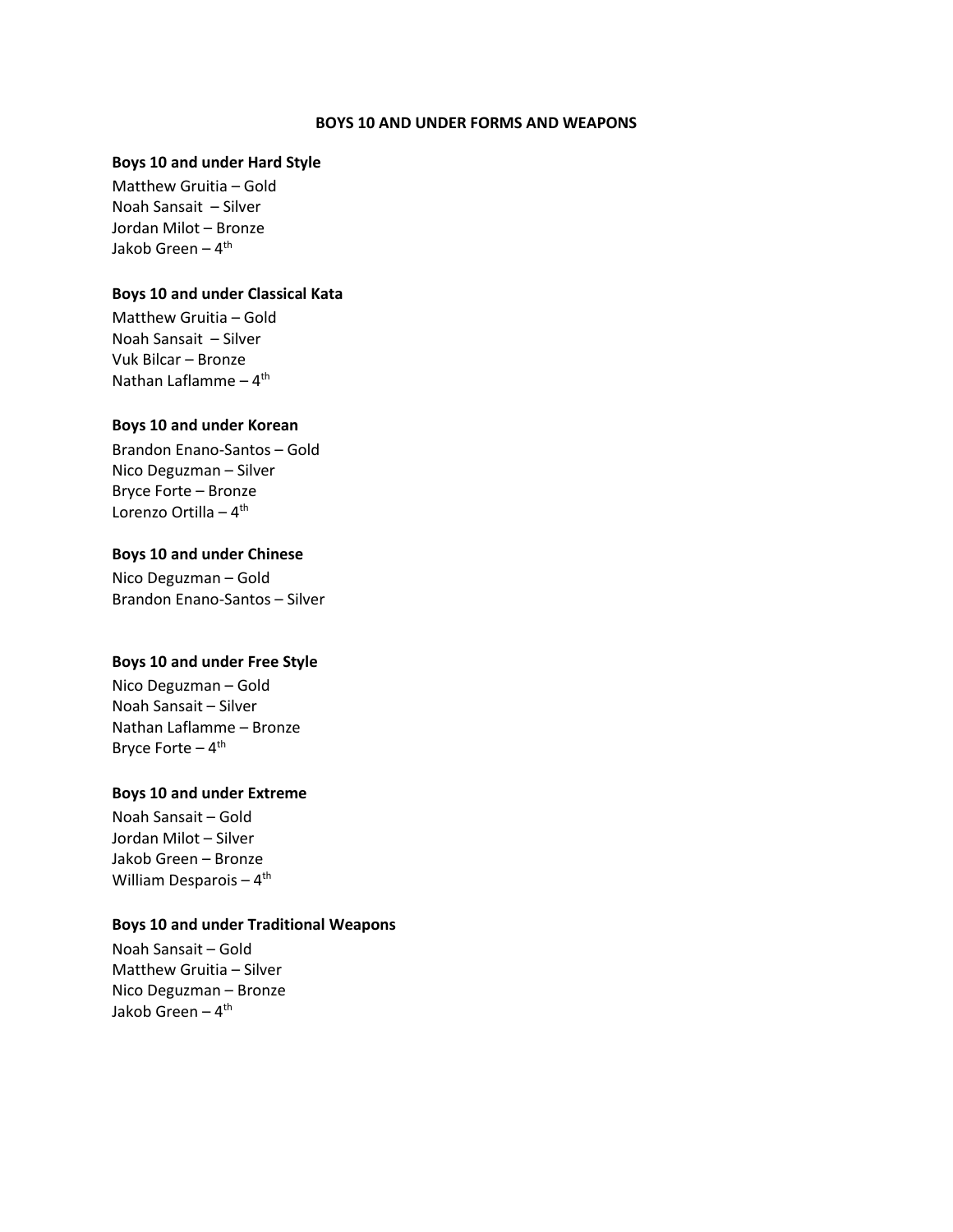#### **Boys 10 and under Creative Weapons**

Noah Sansait – Gold Nico Deguzman – Silver Nathan Laflamme – Bronze Brandon Enano-Santos – 4<sup>th</sup>

## **Boys 10 and under Open/Musical Weapons**

Nico DeGuzman – Gold Cedrick Marineau – Silver Jordan Milot – Bronze Nathan Laflamme – 4<sup>th</sup>

#### **BOYS 11-12 FORMS AND WEAPONS**

#### **Boys 11-12 Hard Style**

Niko Couture – Gold Liam North – Silver Trey Thorner – Bronze Raphael Boudreault - 4<sup>th</sup>

#### **Boys 11-12 Classical Kata**

Trey Thorner – Gold Niko Couture – Silver Liam North – Bronze Raphael Boudreault - 4<sup>th</sup>

# **Boys 11-12 Korean Style**

Liam North – Gold Trey Thorner – Silver Zenon Cyncora – Bronze Jackson Lachaine <mark>–</mark> 4<sup>th</sup>

#### **Boys 11-12 Chinese/Soft Style**

Raphael Boudreault – Gold Eden Jewell – Silver Zenon Cyncora – Bronze

## **Boys 11-12 Free Style**

Raphael Boudreault – Gold Noah Gabrielle – Silver Eden Jewell – Bronze Trey Thorner – 4<sup>th</sup>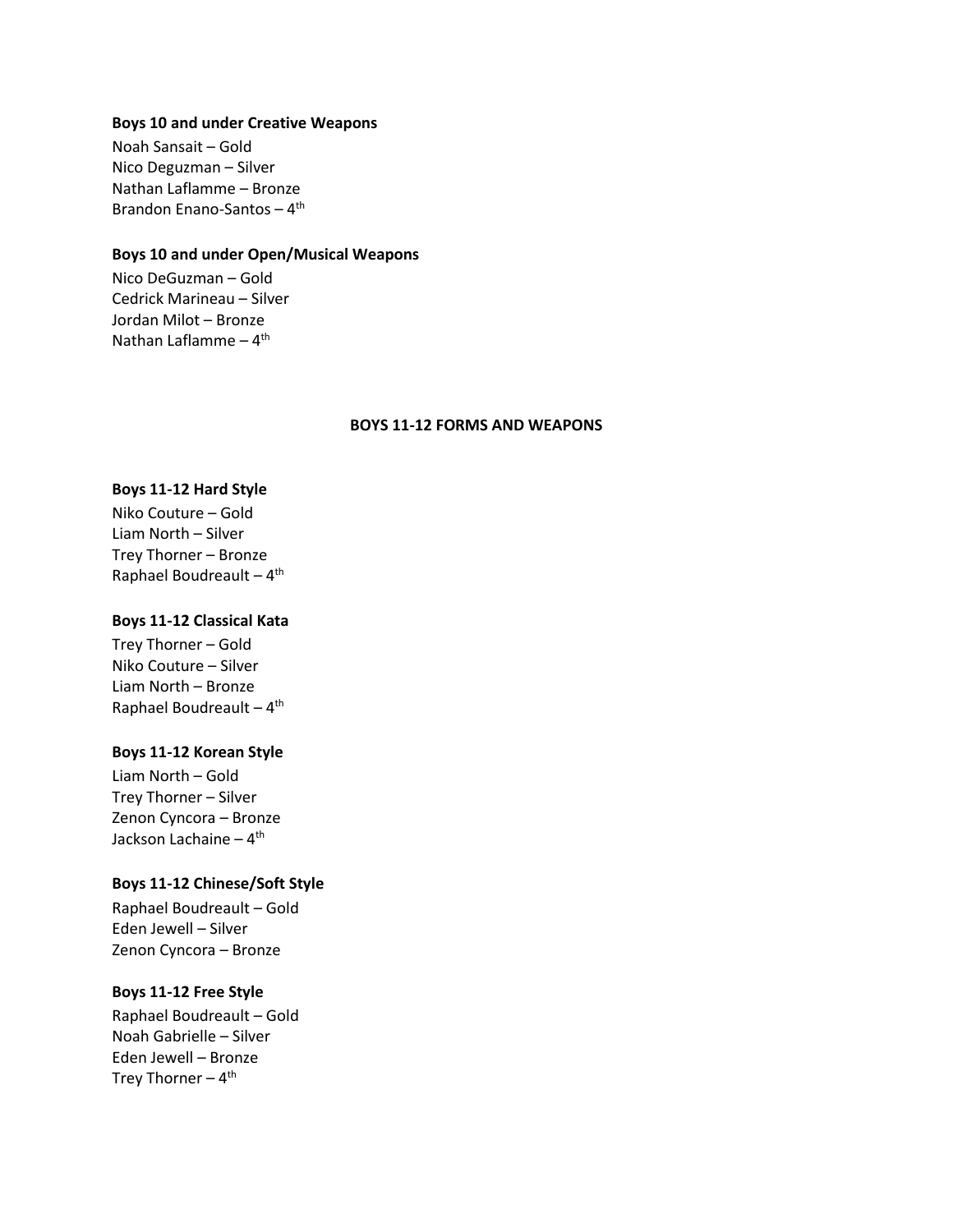#### **Boys 11-12 Extreme**

Liam North – Gol d Zachary Benmohamed – Silver William P. Cousineau – Bronze Sherif El-Zatari <mark>–</mark> 4<sup>th</sup>

## **Boys 11-12 Traditional Weapons**

Liam North – Gold Noah Gabrielle – Silver Eden Jewell – Bronze Raphael Boudreault – 4<sup>th</sup>

#### **Boys 11-12 Creative Weapons**

Liam North – Gold Eden Jewell – Silver Raphael Boudreault – Bronze Noah Gabrielle – 4<sup>th</sup>

## **Boys 11-12 Open/Musical Weapons**

Liam North – Gold Raphael Boudreault – Silver Victor Rizac – Bronze Fabrice Noel – 4<sup>th</sup>

## **BOYS 13-14 FORMS AND WEAPONS**

#### **Boys 13-14 Hard Style**

Malik Thomas – Gold Adam Chaoui – Silver Marko Arezina – Bronze Braden Misselbrook - 4<sup>th</sup>

# **Boys 13-14 Classical Kata**

Malik Thomas – Gold Adam Chaoui – Silver Braden Misselbrook – Bronze Shawn Forest – 4<sup>th</sup>

## **Boys 13-14 Korean Style**

Luciano Gianfrancesco – Gold Evan Leduc – Silver Joel Fourniel – Bronze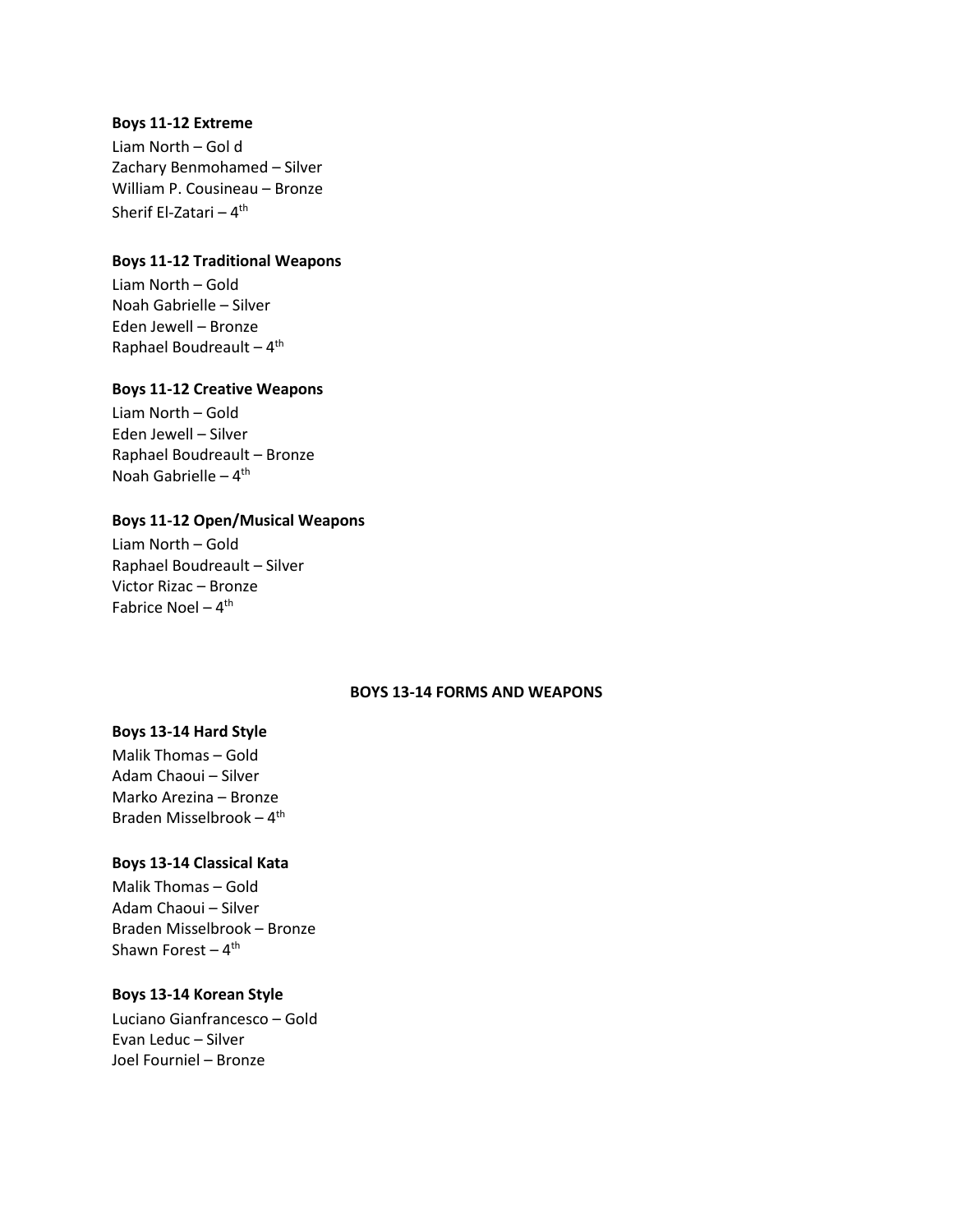## **Boys 13-14 Chinese/Soft Style**

Luciano Gianfrancesco – Gold Evan Leduc – Silver Joel Fourniel – Bronze

# **Boys 13-14 Free Style**

Esteban Tremblay – Gold Marko Arezina – Silver Adam Chaoui – Bronze Braden Misselbrook - 4<sup>th</sup>

## **Boys 13-14 Extreme**

Esteban Tremblay – Gold Braden Misselbrook – Silver Marc-Antoiine Lamontagne – Bronze Adam Chaoui – 4<sup>th</sup>

# **Boys 13-14 Traditional Weapons**

Malik Thomas – Gold Braden Misselbrook – Silver Marko Arezina – Bronze Marc-Antoiine Lamontagne - 4<sup>th</sup>

# **Boys 13-14 Creative Weapons**

Esteban Tremblay – Gold Braden Misselbrook – Silver Marko Arezina – Bronze Adam Chaoui <mark>–</mark> 4<sup>th</sup>

# **Boys 13-14 Open/Musical Weapons**

Esteban Tremblay – Gold Adam Chaoui – Silver Gabriel Rouleau – Bronze Marc-Antoiine Lamontagne - 4<sup>th</sup>

# **BOYS 15-17 FORMS AND WEAPONS**

# **Boys 15-17 Hard Style**

Jonathan Kent – Gold Ty Pravong – Silver Michele Lorusso – Bronze Christopher Martin – 4<sup>th</sup>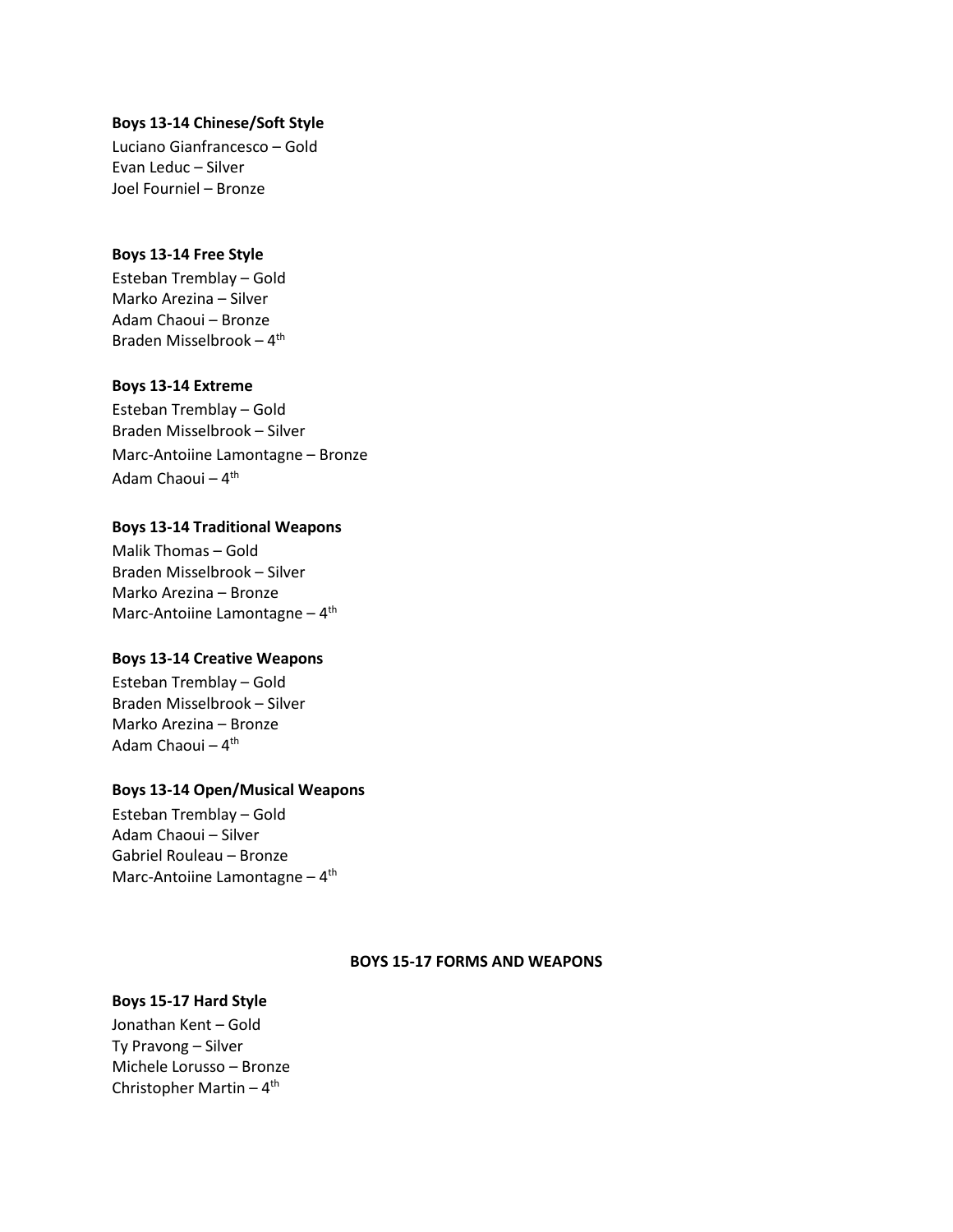#### **Boys 15-17 Classical Kata**

Jonathan Kent – Gold Ty Pravong – Silver Jessy Lauzon – Bronze Christopher Martin – 4<sup>th</sup>

#### **Boys 15-17 Korean Style**

Joshua Carriere – Gold Carson Cyncora – Silver Daniel Fourniel – Bronze Darson Leif Gunnlasson – 4th

### **Boys 15-17 Chinese/Soft Style**

Carson Cyncora – Gold Joshua Carriere – Silver Kade Kleinknecht – Bronze Darson Leif Gunnlasson – 4th

#### **Boys 15-17 Free Style**

Ty Pravong – Gold Joel Blain – Silver Pierre-Olivier Prud'homme – Bronze Darson Leif Gunnlasson – 4th

#### **Boys 15-17 Extreme**

Ty Pravong – Gold Joel Blain – Silver

#### **Boys 15-17 Traditional Weapons**

Ty Pravong – Gold Jessy Lauzon – Silver Carson Cyncora – Bronze Paul Rizac – 4<sup>th</sup> **Boys 15-17 Creative Weapons**

Ty Pravong – Gold Robbie Hughes – Silver Joel Blain – Bronze Jessy Lauzon – 4<sup>th</sup>

## **Boys 15-17 Open/Musical Weapons**

Robbie Hughes – Gold Joel Blain – Silver Paul Rizac – Bronze Xavier Lafleur – 4<sup>th</sup>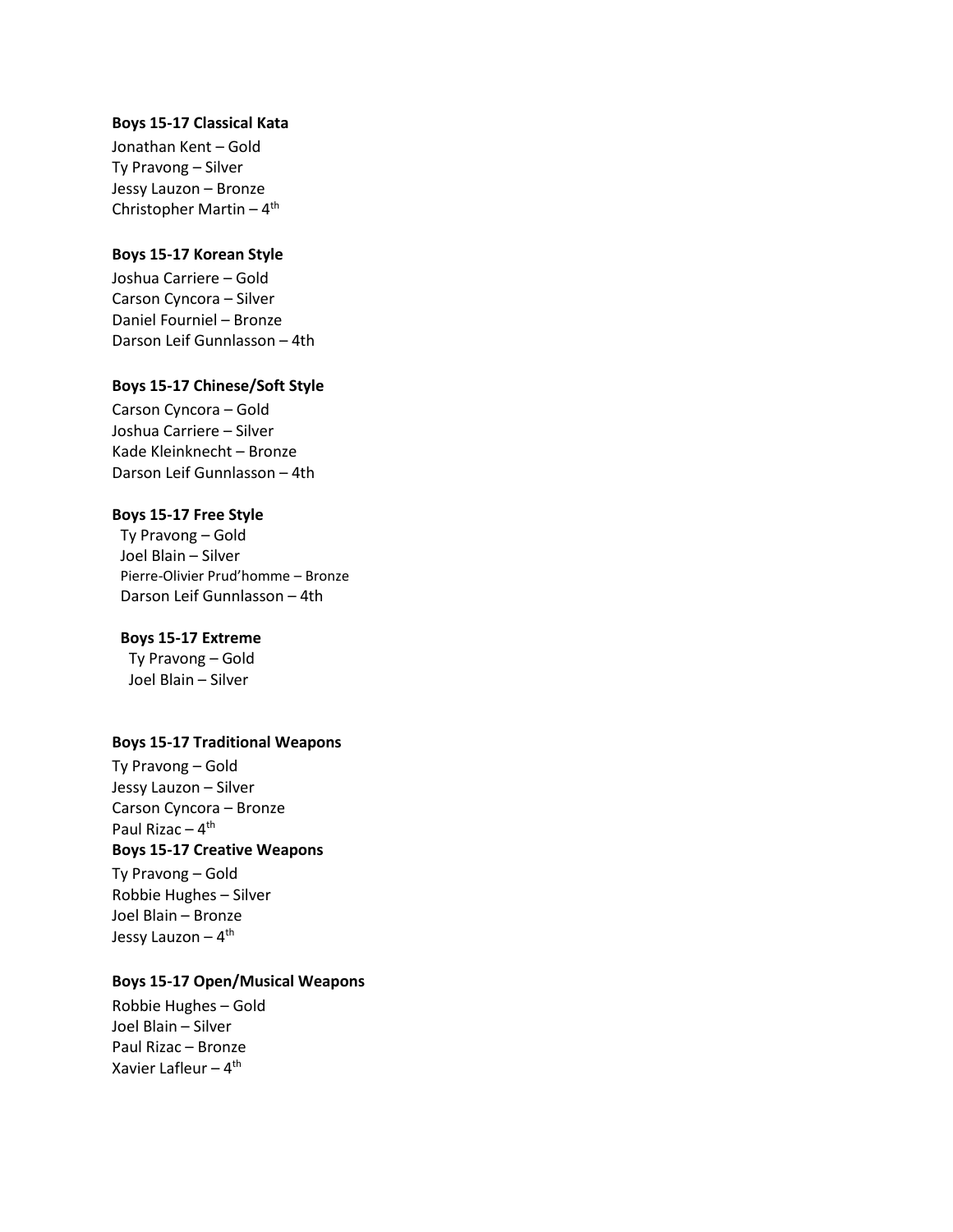#### **BOYS 10 AND UNDER POINT SPARRING**

# **Boys 10 and under -25 kg**

Mathis Perreault – Gold Keagan Goosen – Silver James Tufford – Bronze

#### **Boys 10 and under -30 kg**

Alejandro Miguelez – Gold Vuk Bilcar – Silver Cedrick Marineau – Bronze Cameron Steele – 4<sup>th</sup>

## **Boys 10 and under -35 kg**

Jakob Green – Gold Anthony Gagnon – Silver Emmanuel Henault – Bronze Lorenzo Ortilla – 4<sup>th</sup> **Boys 10 and under -40 kg**  Rayan Saadi – Gold

Milan Fortin – Silver Hinton Thomson – Bronze Jack Keller – 4<sup>th</sup>

## **Boys 10 and under +40 kg**

Noah Sansait – Gold Matthew Gruitia – Silver Jacob Belanger – Bronze Bryce Forte – 4<sup>th</sup>

#### **BOYS 11-12 POINT SPARRING**

**Boys 11-12 -35 kg**  Zachary Benmohamed – Gold Trey Thorner – Silver

#### **Boys 11-12 -40 kg**

Luka Arezina – Gold Jayce Vergette – Silver Kaleb Hihnala – Bronze Olivier Paradis – 4<sup>th</sup>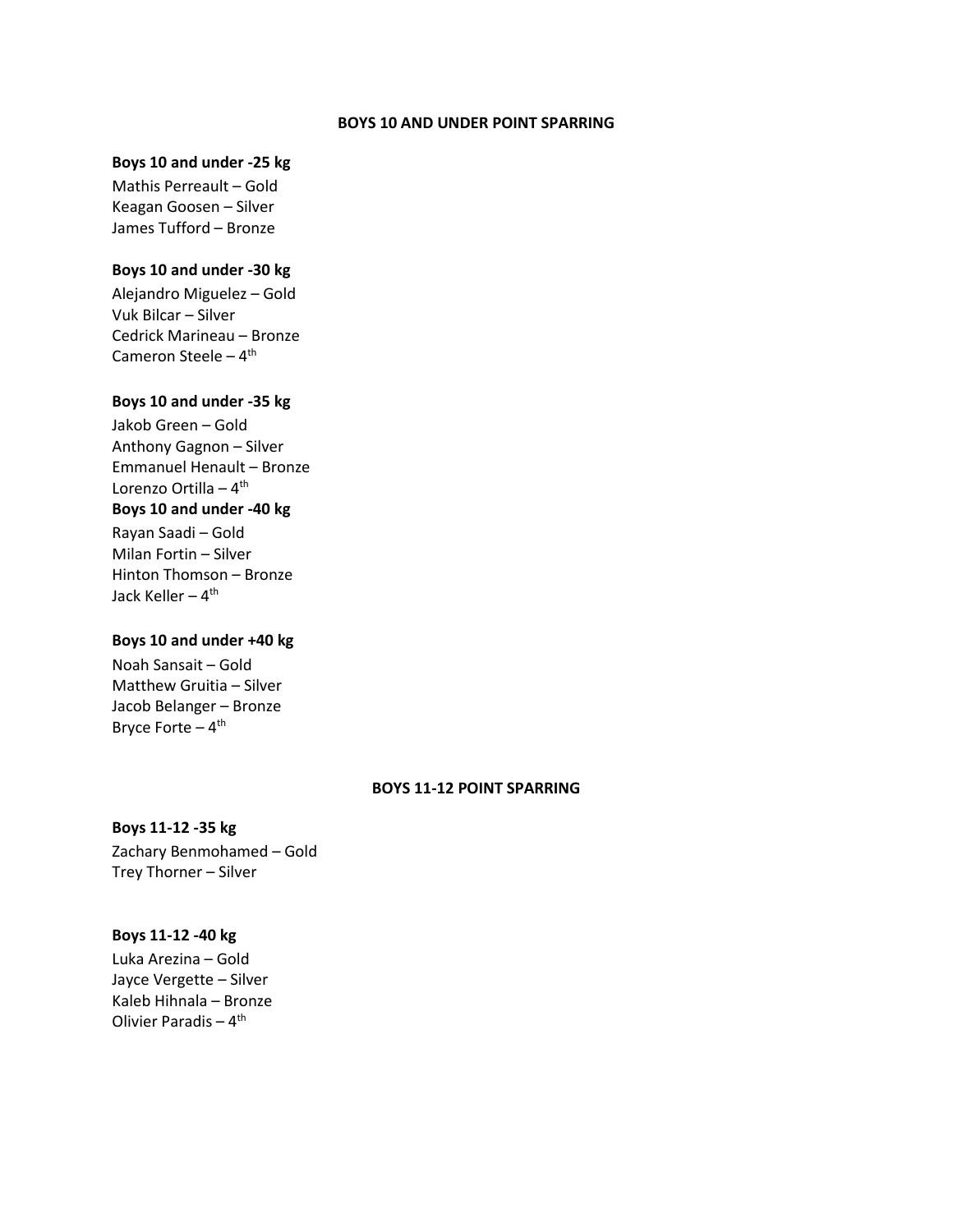#### **Boys 11-12 -45 kg**

Derrel Nofiel – Gold Noah Gabrielle – Silver Sebastien Belanger – Bronze Sherif El-Zatari <mark>–</mark> 4<sup>th</sup>

## **Boys 11-12 -50 kg**

Christopher Chabot – Gold Xavier Ouellet – Silver Chase Brooks – Bronze

#### **Boys 11-12 +50 kg**

Liam North – Gold Antoine Ouellet – Silver David Patenaude – Bronze Dante Lorusso-4<sup>th</sup>

# **BOYS 13-14 POINT SPARRING**

# **Boys 13-14 -45 kg**

Shawn Forest – Gold Brady Medd – Silver

# **Boys 13-14 -50 kg**

Mathis Marcca – Gold Benjamin Tremblay – Silver Tyler Pitcher – Bronze

#### **Boys 13-14 -55 kg**

Dwayne Morin – Gold George Konstantinou – Silver Shehzad Mubarik – Bronze Zachary Cassidy – 4<sup>th</sup>

# **Boys 13-14 -60 kg**

Malik Thomas – Gold Marko Arezina – Silver Braden Misselbrook – Bronze Joel Fourniel <mark>–</mark> 4<sup>th</sup>

## **Boys 13-14 -65 kg**

Alexis Matte – Gold Jacob Hendrik Moreira-Tremblay -Silver Petar Prlic – Bronze Luciano Gianfrancesco – 4<sup>th</sup>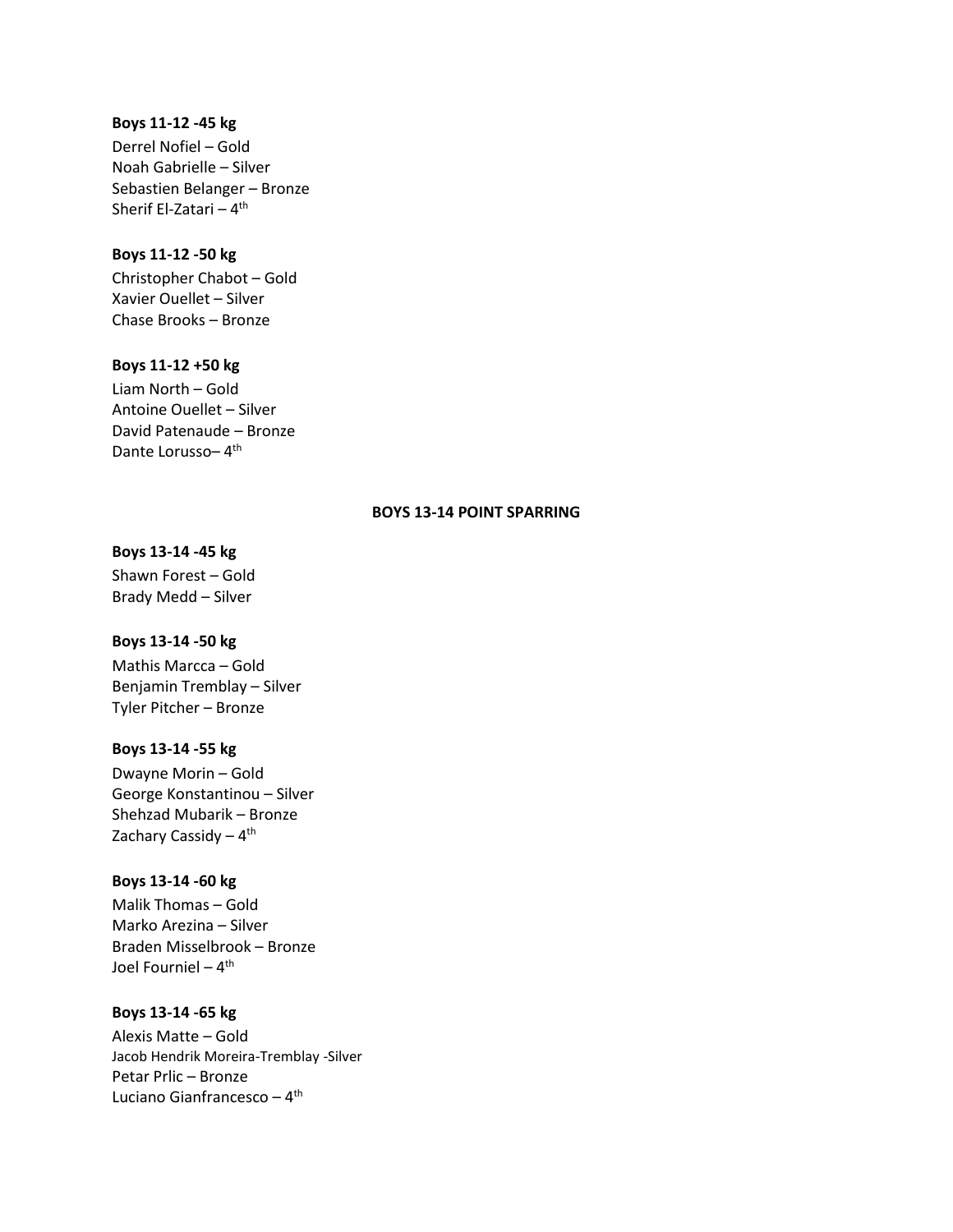#### **Boys 13-14 +65 kg**

Gus Konstantinou – Gold Ryan Bennett – Silver Alexis Vallee – Bronze

## **BOYS 15-17 POINT SPARRING**

# **Boys 15-17 -55 kg** None

# **Boys 15-17 -60 kg**

Michele Lorusso – Gold Pieter Gjoni – Silver Gabriel Guerra – Bronze

# **Boys 15-17 -65 kg**

Rhane Daly Stevens – Gold Payton Rudder – Silver Daniel Fourniel – Bronze

# **Boys 15-17 -70 kg**

Andrew Powell – Gold Robbie Hughes – Silver Ty Pravong – Bronze Christopher Martin – 4<sup>th</sup>

# **Boys 15-17 -75 kg**

None

# **Boys 15-17 -80 kg**

Antoine Berube – Gold Charles Antoine Lavoie – Silver Jordan Lalonde – Bronze Joshua Carriere – 4<sup>th</sup>

# **Boys 15-17 +80 kg**

Jacob Roch – Gold Corbin Paterson – Silver

#### **BOYS 10 AND UNDER LIGHT CONTACT**

**Boys 10 and under -25 kg LC** None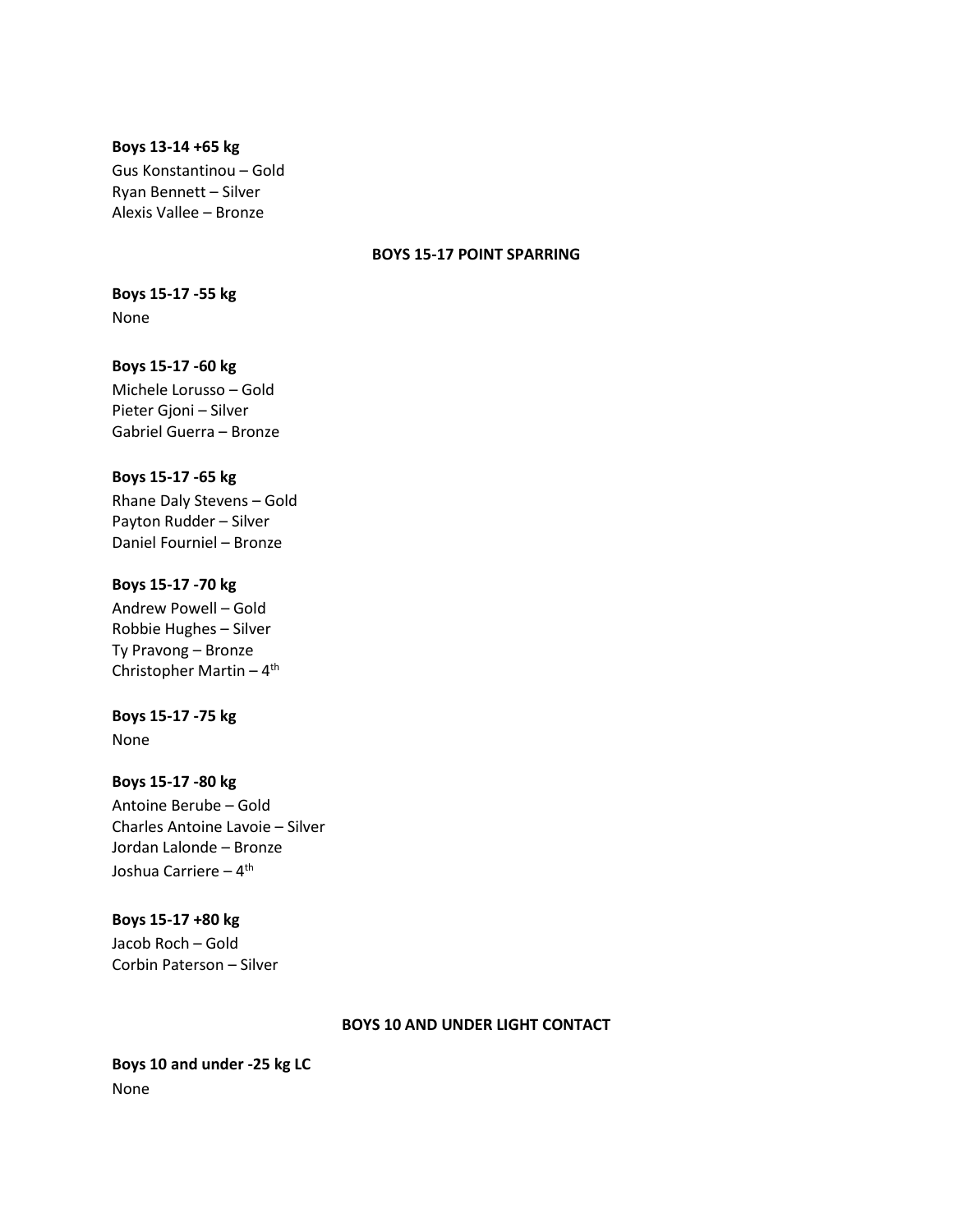### **Boys 10 and under -30 kg LC**

Alejandro Miguelez – Gold Cedrick Marineau – Silver Ryan Harris – Bronze Kaleb Boyle – 4<sup>th</sup>

#### **Boys 10 and under -35 kg LC**

Emmanuel Henault – Gold Anthony Gagnon – Silver Zachary Webber-Canning – Bronze Lorenzo Ortilla – 4<sup>th</sup>

# **Boys 10 and under -40 kg LC**

None

#### **Boys 10 and under +40 kg LC**

Noah Sansait – Gold Matthieu Marceau - Silver Lucas Racine – Bronze

#### **BOYS 11-12 LIGHT CONTACT**

# **Boys 11-12 -35 kg LC**

Trey Thorner – Gold

# **Boys 11-12 -40 kg LC**

Luka Arezina – Gold Kaleb Hihnala – Silver Luke Madillan - Bronze

## **Boys 11-12 -45 kg LC**

Sebastien Belanger – Gold Sherif El-Zatari – Silver Zenon Cyncora – Bronze

## **Boys 11-12 -50 kg LC**

Christopher Chabot – Gold Xavier Ouellet – Silver **Boys 11-12 +50 kg LC** Liam North – Gold Seth Denney – Silver Antoine Ouellet – Bronze Ethan Vatcher – 4<sup>th</sup>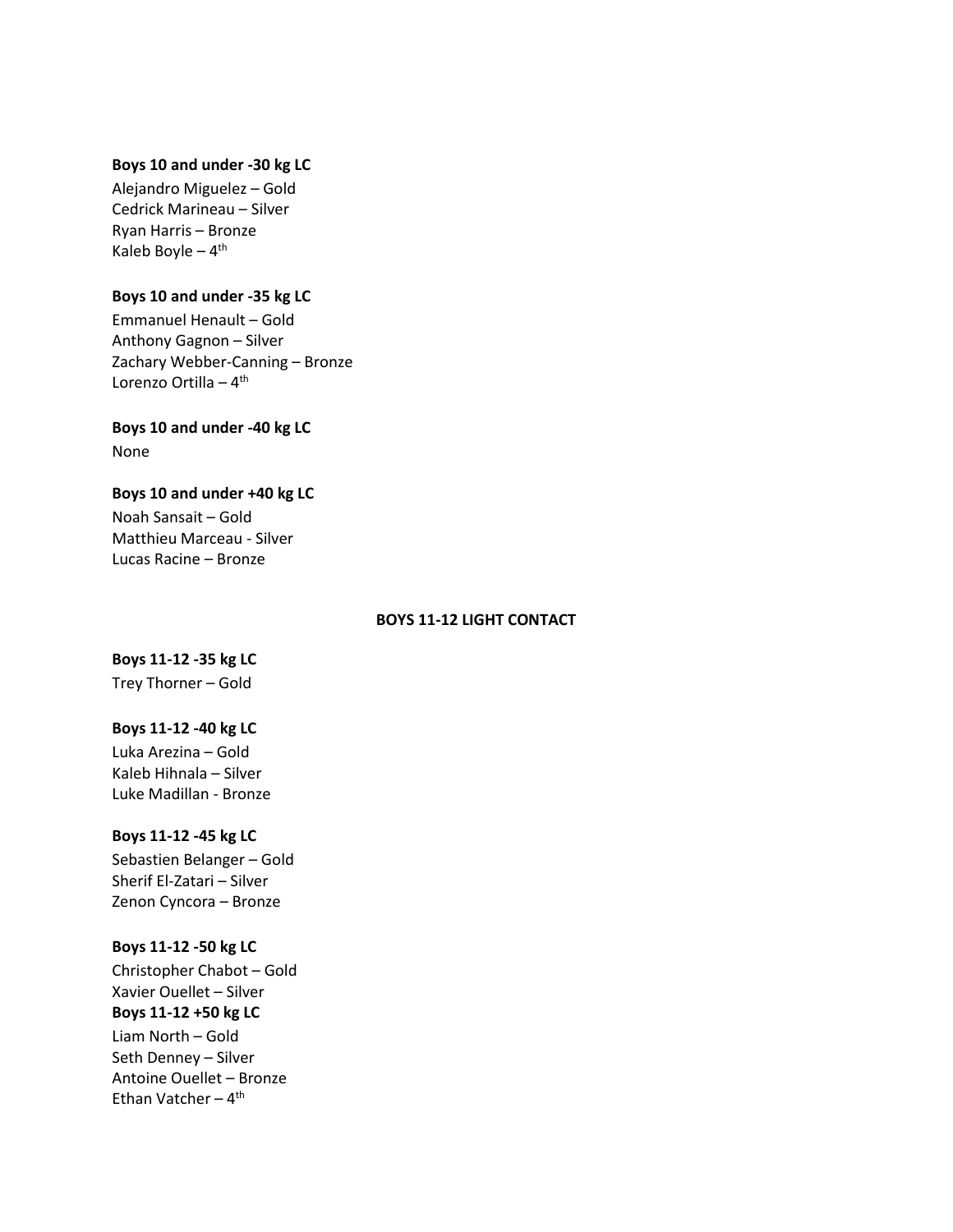### **BOYS 13-14 LIGHT CONTACT**

**Boys 13-14 -45 kg LC** None

**Boys 13-14 -50 kg LC** Mathis Marceau – Gold Tyler Pitcher – Slver

**Boys 13-14 -55 kg LC** George Konstantinou – Gold Shehzad Mubarik – Silver

**Boys 13-14 -60 kg LC** Marko Arezina – Gold

**Boys 13-14 -65 kg LC** None

**Boys 13-14 +65 kg LC** Ryan Bennett – Gold Gus Konstantinou – Silver

## **BOYS 15-17 LIGHT CONTACT**

**Boys 15-17 -55 kg LC** None

**Boys 15-17 -60 kg LC** Gabriel Guerra – Gold **Boys 15-17 -65 kg LC** Rhane Daly Stevens – Gold James Pfeiffer – Silver

**Boys 15-17 -70 kg LC** None

**Boys 15-17 -75 kg LC** None

**Boys 15-17 -80 kg LC** Joshua Carriere – Gold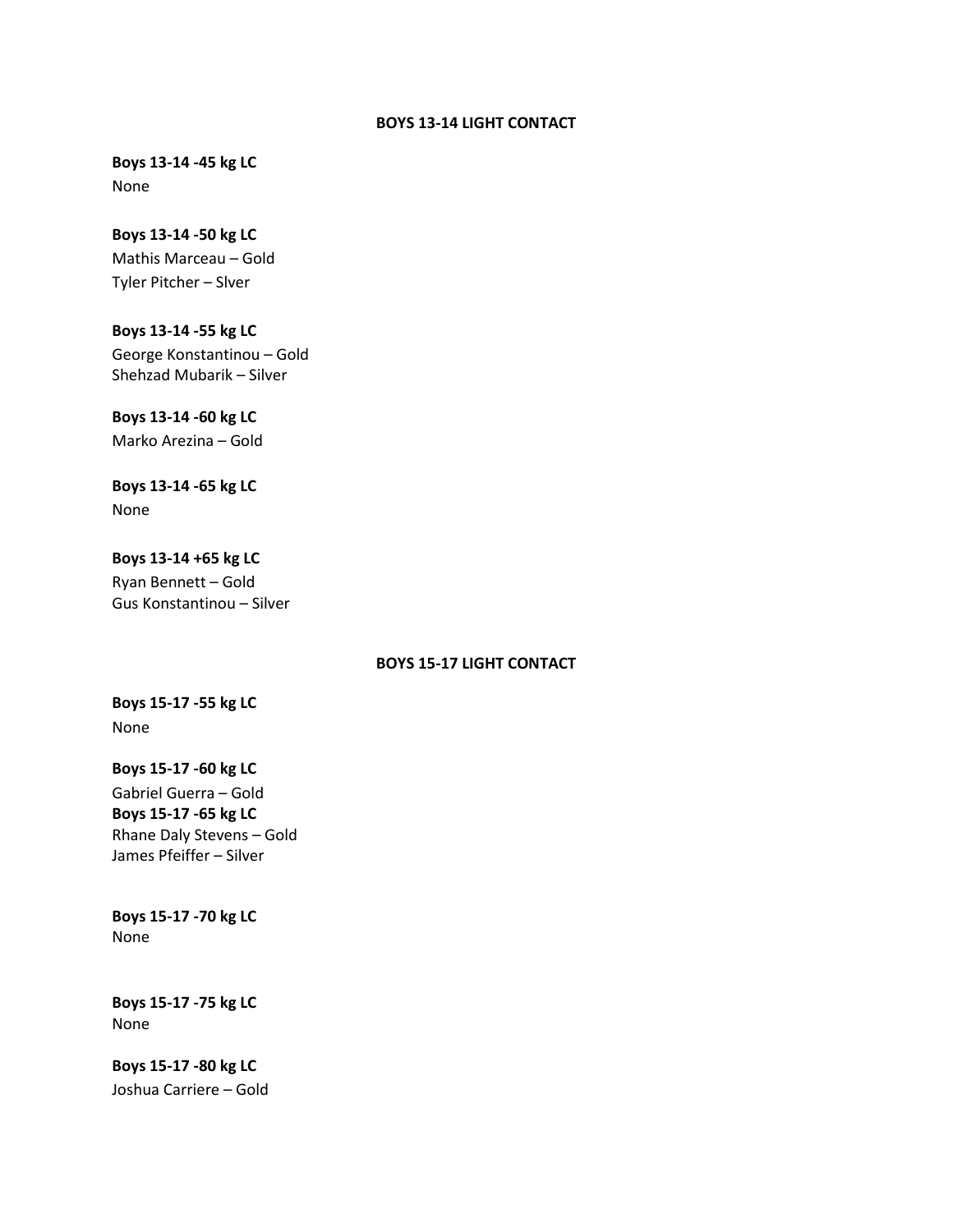**Boys 15-17 +80 kg LC** None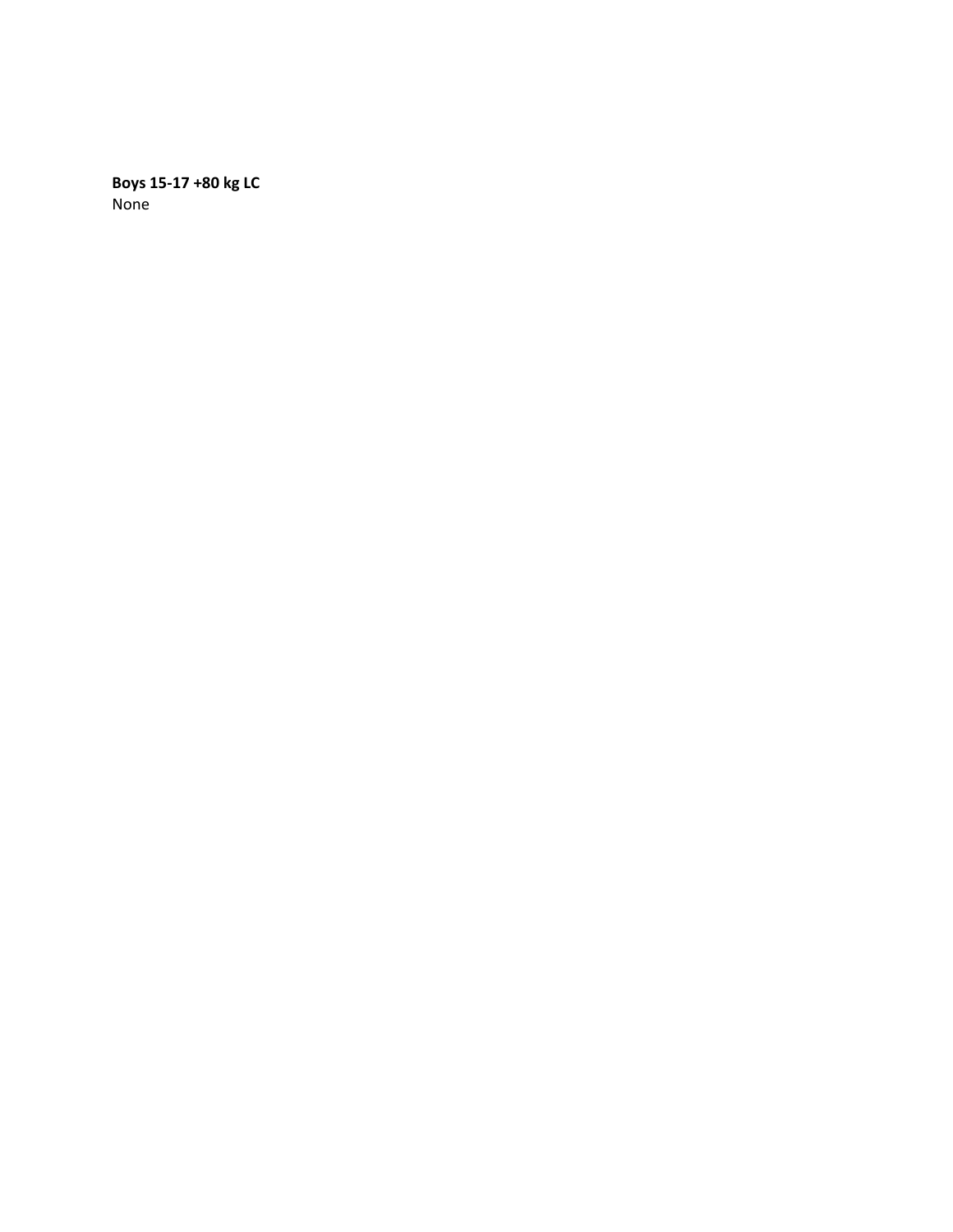#### **GIRLS 10 AND UNDER FORMS AND WEAPONS**

#### **Girls 10 and under Hard Style**

Anabelle Moreau – Gold Naila Boucly – Silver Alexis De Oliviera – Bronze Kimberly Hopkins - 4<sup>th</sup>

## **Girls 10 and under Classical Kata**

Una Bilcar – Gold Kimberly Hopkins – Silver Eccaia Samson – Bronze Paige Riberdy – 4<sup>th</sup>

#### **Girls 10 and under Korean**

Brooklyn Deguzman –Gold Ainsley Forte – Silver Rian Rainville – Bronze

# **Girls10 and under Chinese**

Naomi Brand – Gold Rian Rainville – Silver

#### **Girls 10 and under Free Style**

Maika Loisel – Gold Naila Boucly – Silver Anabelle Moreau – Bronze Daphne Exavier-Louidor - 4<sup>th</sup>

# **Girls 10 and under Extreme**

Maika Loisel – Gold Anabelle Moreau – Silver Daphne Exavier-Louidor – Bronze Naila Boucly – 4<sup>th</sup>

#### **Girls 10 and under Traditional Weapons**

Anabelle Moreau – Gold Maika Loisel – Silver Paige Riberdy – Bronze Layla Arbour – 4<sup>th</sup>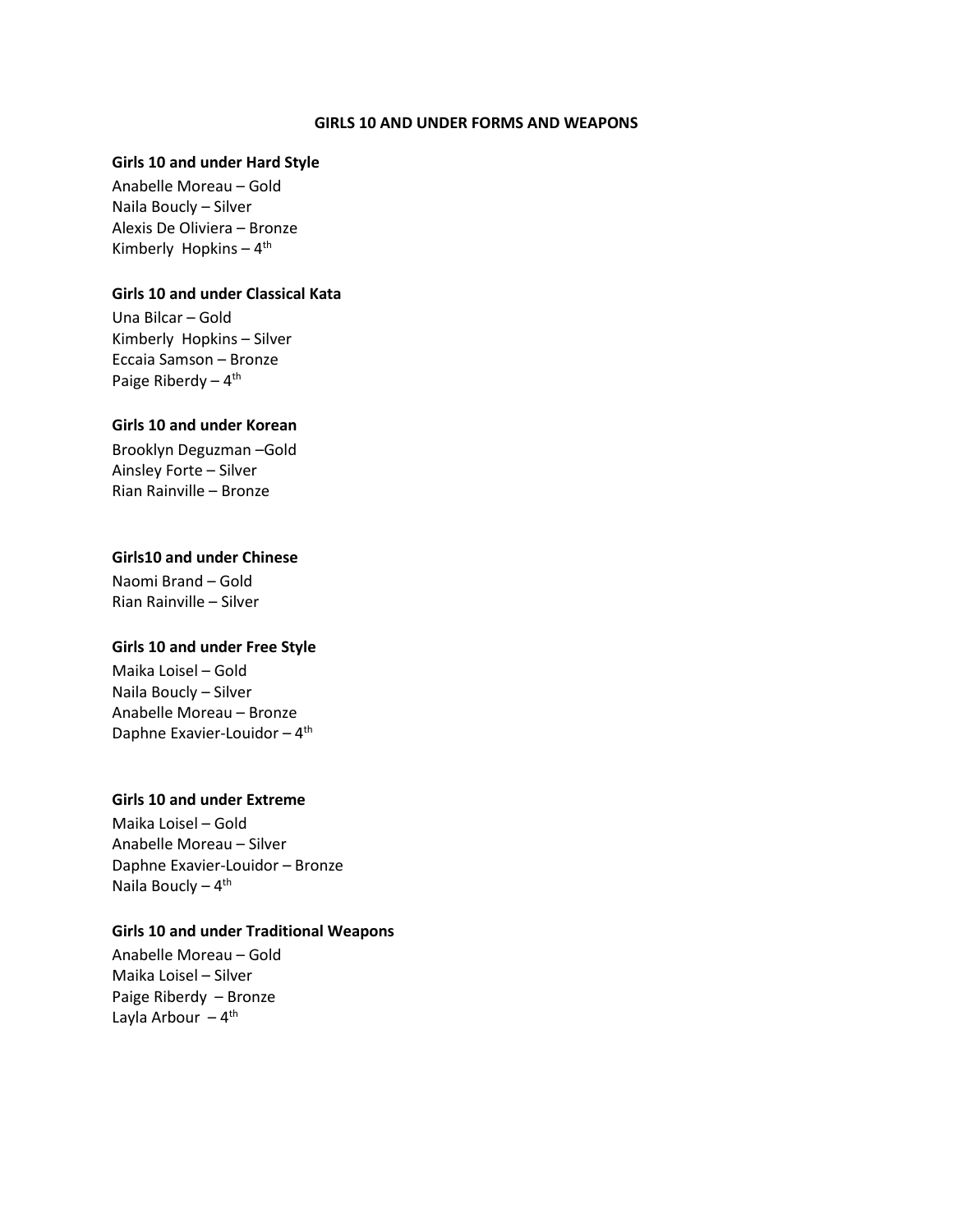#### **Girls 10 and under Creative Weapons**

Eccaia Sampson – Gold Paige Riberdy – Silver Sheryl-Lynn Padua Policarpio – Bronze Miley Deceraigh Carino - 4<sup>th</sup>

#### **Girls 10 and under Open/Musical Weapons**

Eccaia Sampson – Gold Paige Riberdy – Silver Anabelle Moreau – Bronze Naomi Brand – 4<sup>th</sup>

#### **GIRLS 11-12 FORMS AND WEAPONS**

#### **Girls 11-12 Hard Style**

Leah Flood – Gold Mateja Elaschuk – Silver Naomie Smith – Bronze Joanne Rajnandhin – 4<sup>th</sup>

# **Girls 11-12 Classical Kata**

Leah Flood – Gold Jalyne Lorentz – Silver Mateja Elaschuk – Bronze Joanne Rajnandhin – 4<sup>th</sup>

#### **Girls 11-12 Korean Style**

Haiyllee Enano-Santos – Gold Akira Wojciechowski – Silver Kailey Dewar – Bronze Kitty Keller – 4<sup>th</sup>

## **Girls 11-12 Chinese/Soft Style**

Haiyllee Enano-Santos – Gold Rachel Brand – Silver Kitty Keller – Bronze Lucie Sloan – 4<sup>th</sup>

## **Girls 11-12 Free Style**

Joanne Rajnandhin – Gold Mateja Elaschuk – Silver Haiyllee Enano-Santos – Bronze Akira Wojciechowski – 4<sup>th</sup>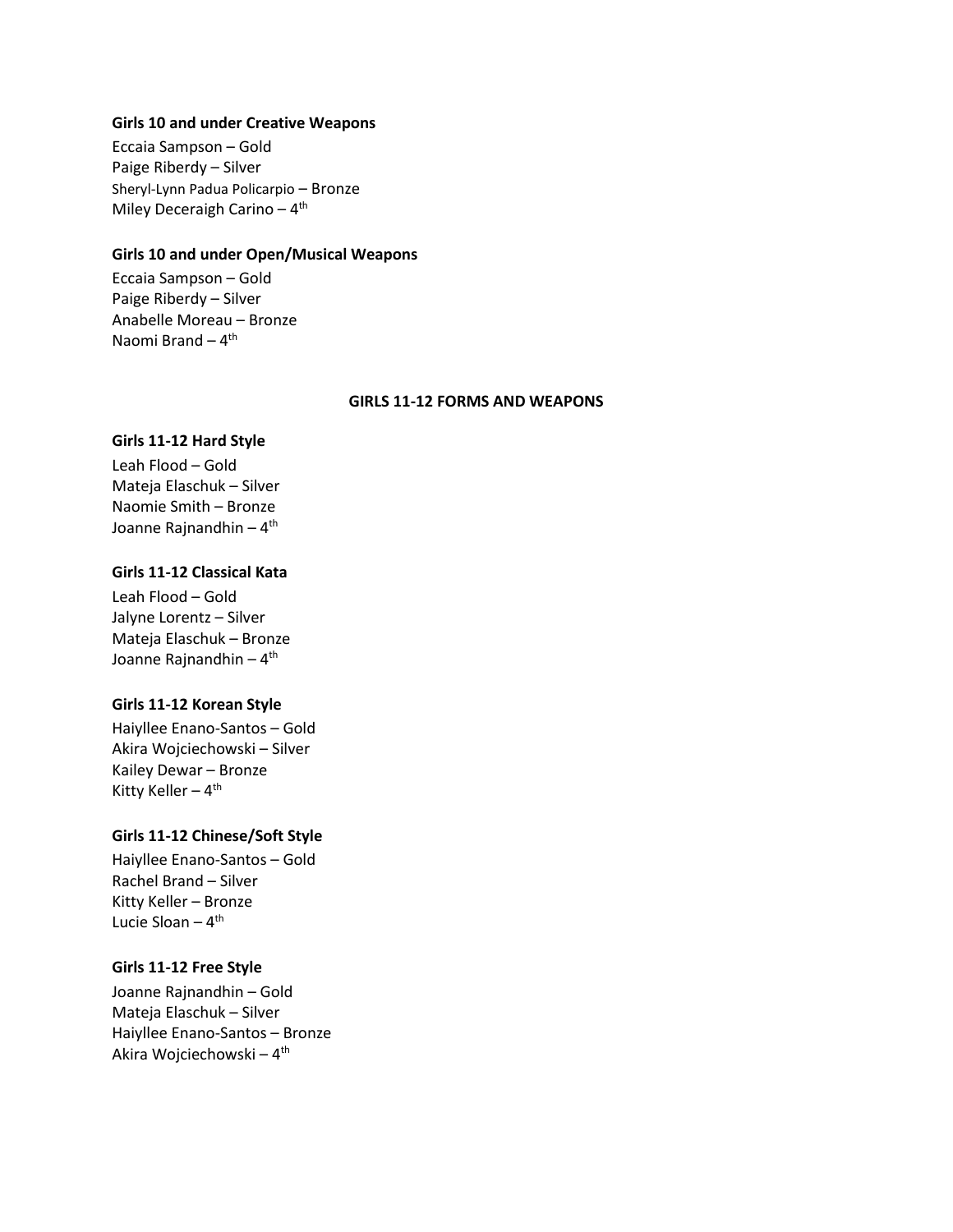#### **Girls 11-12 Extreme**

Milena Veitaite – Gold Alice Johansson-Forget – Silver Vicky Roberge – Bronze

## **Girls 11-12 Traditional Weapons**

Mateja Elaschuk – Gold Leah Flood – Silver Joanne Rajnandhin – Bronze Lilly Gombai – 4<sup>th</sup>

## **Girls 11-12 Creative Weapons**

Mateja Elaschuk – Gold Leah Flood – Silver Joanne Rajnandhin – Bronze Lilly Gombai – 4<sup>th</sup>

# **Girls 11-12 Open/Musical Weapons**

Leah Flood – Gold Mateja Elaschuk – Silver Lilly Gombai – Bronze Vicky Roberge – 4<sup>th</sup>

## **GIRLS 13-14 FORMS AND WEAPONS**

# **Girls13-14 Hard Style**

Kylla Milot – Gold Sierra Vergette – Silver Maya Larochelle – Bronze Myleika Martinez – 4<sup>th</sup>

#### **Girls 13-14 Classical Kata**

Sierra Vergette – Gold Kylla Milot – Silver Hannah Morrier – Bronze Genevieve Lambert – 4<sup>th</sup>

#### **Girls 13-14 Korean Style**

Hailey Fitzpatrick – Gold Brooklynn Barry – Silver

# **Girls 13-14 Chinese/Soft Style**

Hailey Fitzpatrick – Gold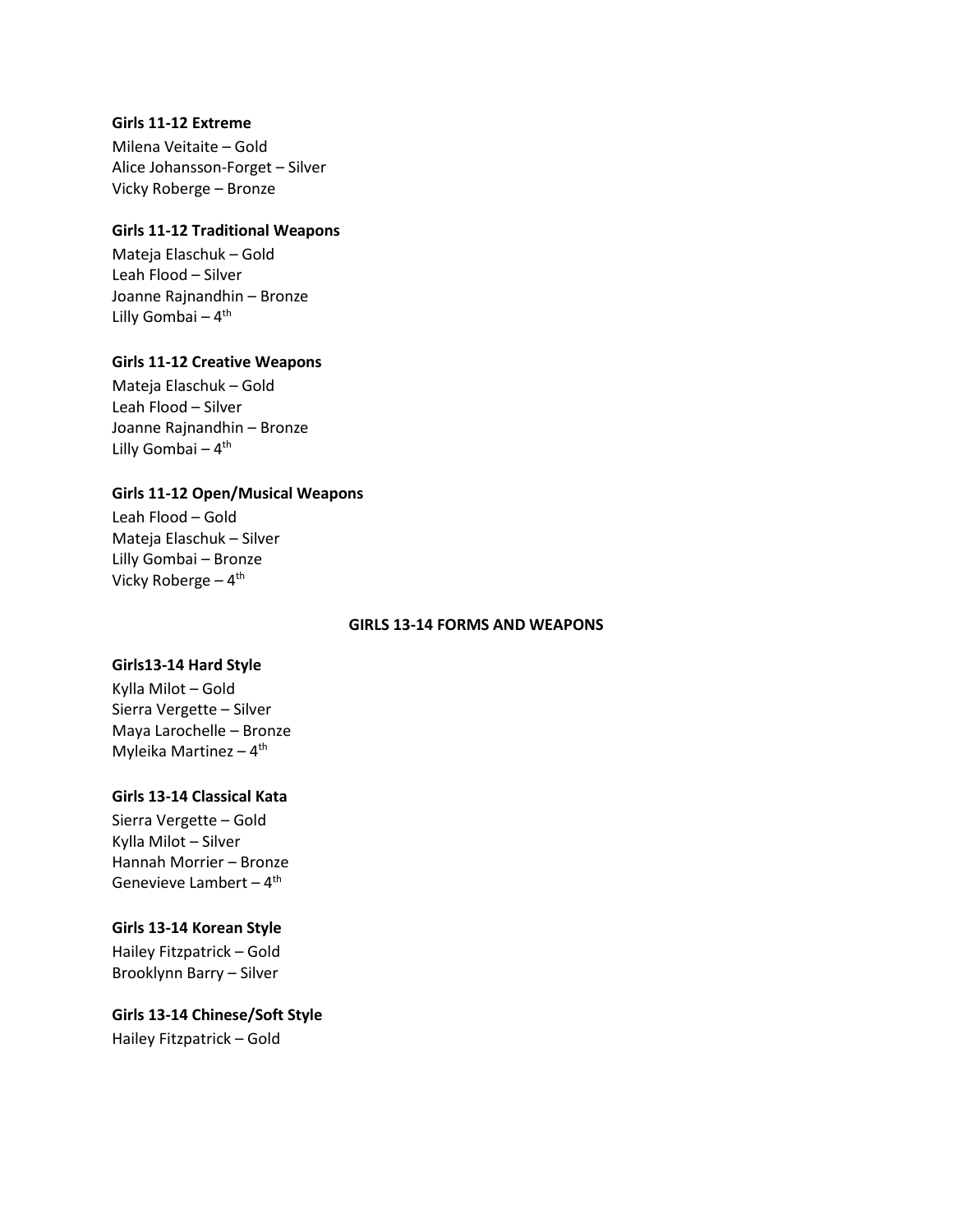#### **Girls 13-14 Free Style**

Annabelle Lefebvre – Gold Maya Larochelle – Silver

## **Girls 13-14 Extreme**

Anais Breault – Gold Maya Larochelle – Silver

## **Girls 13-14 Traditional Weapons**

Kylla Milot – Gold Keira Hymus – Silver Myleika Martinez – Bronze Karina Boodram – 4<sup>th</sup>

#### **Girls 13-14 Creative Weapons**

Kylla Milot – Gold Keira Hymus – Silver Karina Boodram – Bronze Brooklynn Barry – 4<sup>th</sup>

#### **Girls 13-14 Open/Musical Weapons**

Myleika Martinez – Gold Karina Boodram – Silver Keira Hymus – Bronze Kylla Milot – 4<sup>th</sup>

# **GIRLS 15-17 FORMS AND WEAPONS**

# **Girls 15-17 Hard Style**

Andrea Elaschuk – Gold Kiara Martinez – Silver Sofia Dell – Bronze Madlynn Lett - 4<sup>th</sup>

#### **Girls15-17 Classical Kata**

Andrea Elaschuk – Gold Sofia Dell – Silver Madlynn Lett – Bronze Gabrielle Lambert – 4<sup>th</sup>

#### **Girls 15-17 Korean Style**

Montana Sacchetti – Gold Megan Richardson – Silver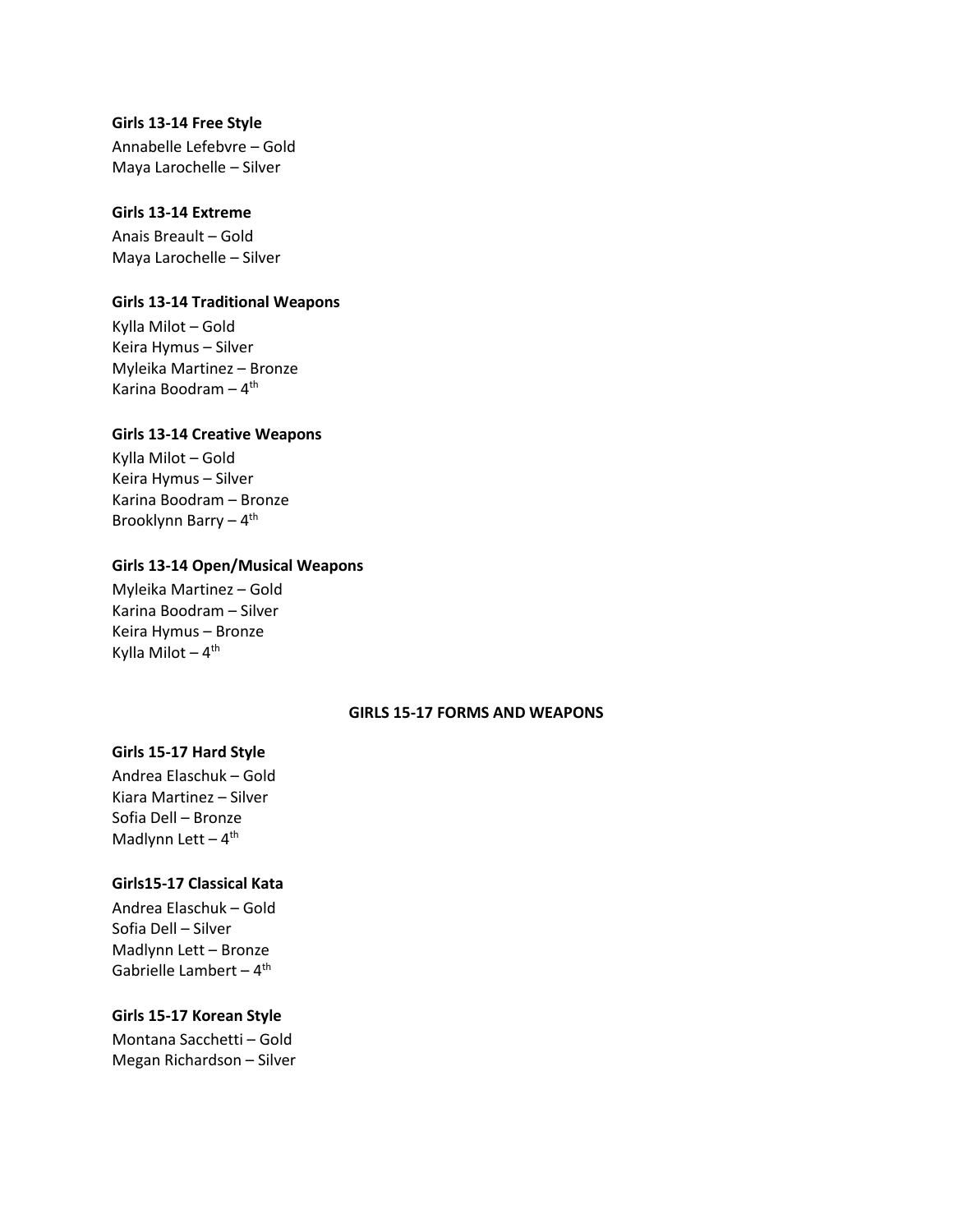## **Girls 15-17 Chinese/Soft Style**

Joannie Blain – Gold Megan Richardson – Silver

## **Girls 15-17 Free Style**

Audrey Robitaille – Gold Joannie Blain – Silver

## **Girls 15-17 Extreme**

Kiara Martinez – Gold Joannie Blain – Silver

## **Girls15-17 Traditional Weapons**

Andrea Elaschuk – Gold Kiara Martinez – Silver Sofia Dell – Bronze Audrey Robitaille – 4<sup>th</sup>

# **Girls 15-17 Creative Weapons**

Audrey Robitaille – Gold Joannie Blain – Silver Lee Angela Igne – Bronze Gabrielle Lambert – 4<sup>th</sup>

# **Girls 15-17 Open/Musical Weapons**

Audrey Robitaille – Gold Gabrielle Lambert – Silver Joannie Blain – Bronze Montana Sacchetti – 4<sup>th</sup>

#### **GIRLS 10 AND UNDER POINT SPARRING**

**Girls 10 and under -25 kg**  None

# **Girls 10 and under -30 kg**

Vicky Auclair – Gold Sandrine Audy – Silver Kiana Pilon – Bronze Athena Papadatos – 4<sup>th</sup>

#### **Girls 10 and under -35 kg**

Naila Boucly – Gold Gabriela Carbonell Coro – Silver Rosalie Cote – Bronze Remy Collar – 4<sup>th</sup>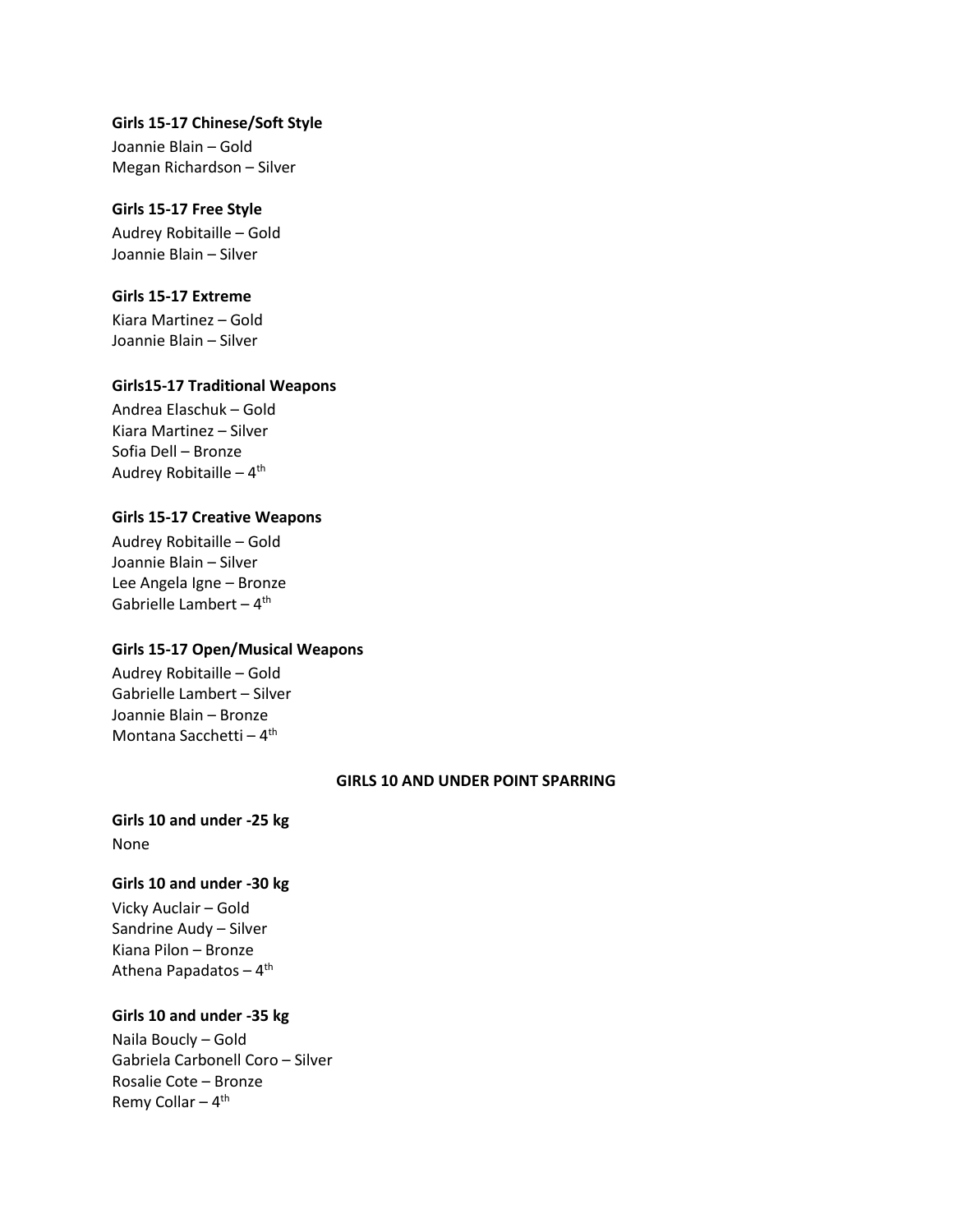# **Girls 10 and under -40 kg**  None

#### **Girls 10 and under +40 kg**

Alexis De Oliviera – Gold Emy Lamoureux – Silver Emma Lavoie – Bronze Una Bilcar – 4<sup>th</sup>

#### **GIRLS 11-12 POINT SPARRING**

## **Girls 11-12 -35 kg**

Joanne Rajnandhini – Gold Hannah Richards – Silver

## **Girls 11-12 -40 kg**

Haiylee Enano-Santos – Gold Lexi Parsons – Silver Talisa Cowley – Bronze Cassidy Webber-Canning - 4<sup>th</sup>

## **Girls 11-12 -45 kg**

Oceane Dufour – Gold Mateja Elaschuk – Silver Naomie Smith – Bronze Jalyne Lorentz – 4<sup>th</sup>

# **Girls 11-12 -50 kg**

Maeve McColgan – Gold Ashley Johnston – Silver Lilly Gombai – Bronze Laila Farhoudi – 4<sup>th</sup>

# **Girls 11-12 +50 kg**

Katarina Herman – Gold Izalie Proulx – Silver Evelyn Gibson – Bronze Lourdes Lynn Igne – 4<sup>th</sup>

#### **GIRLS 13-14 POINT SPARRING**

**Girls 13-14 -45 kg** Karina Boodram – Gold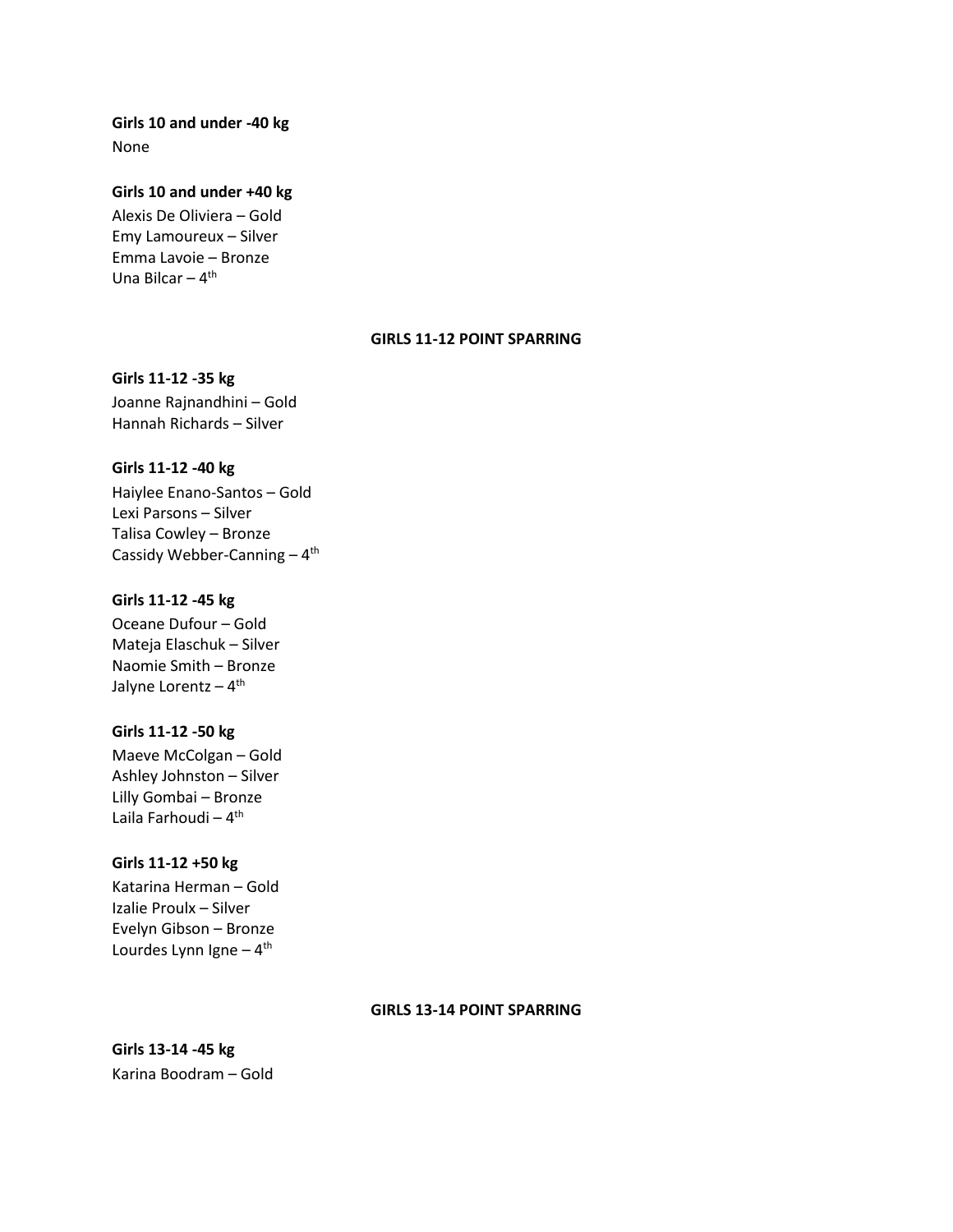**Girls 13-14 -50 kg**  Sierra Vergette – Gold

## **Girls 13-14 -55 kg**

Zoe Houle – Gold Myriam Saadi – Silver Emily Richards – Bronze Hailey Fitzpatrick – 4<sup>th</sup>

# **Girls 13-14 -60 kg**

Hannah Morrier – Gold Annabelle Lefebvre – Silver Genevieve Lambert – Bronze

#### **Girls 13-14 +60 kg**

Marina Lavoie – Gold Aurelie Goudreau Silver Sophie Lafond – Bronze Audrey Verrette

#### **GIRLS 15-17 POINT SPARRING**

**Girls 15-17 -50 kg**  Montana Sacchetti – Gold

**Girls 15-17 -55 kg**  Andrea Elaschuk – Gold

## **Girls 15-17 -60 kg**

Amy Lavoie – Gold Alicia Gagnon – Silver Lee Angela Igne – Bronze

#### **Girls 15-17 -65 kg**

Madelyn Lett – Gold Megan Richardson – Silver

# **Girls 15-17 +65 kg**

Abigail Hounsell – Gold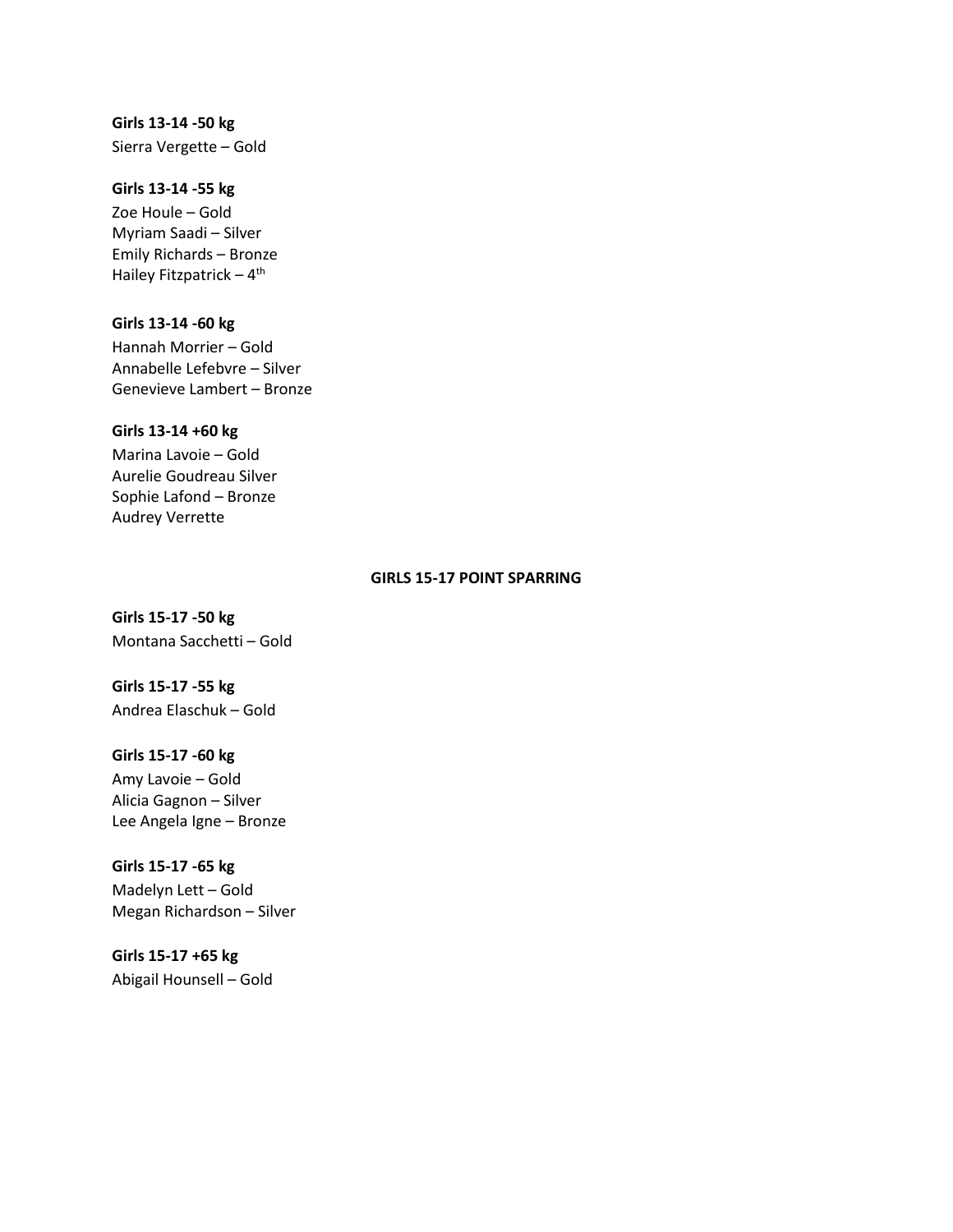#### **GIRLS 10 AND UNDER LIGHT CONTACT**

**Girls 10 and under -25 kg LC** None

**Girls 10 and under -30 kg LC** Kiana Pilon – Gold Sandrine Audy – Silver

**Girls 10 and under -35 kg LC** None

# **Girls 10 and under -40 kg LC**

Flora-Marie Muzzarobba – Gold

## **Girls 10 and under +40 kg LC**

Alexis De Oliviera – Gold Emy Lamoureux – Silver Emily McWilliam – Bronze Emma Vatcher – 4<sup>th</sup>

## **GIRLS 11-12 LIGHT CONTACT**

**Girls 11-12 -35 kg LC** Joanne Rajnandhini

## **Girls 11-12 -40 kg LC**

Talisa Cowley – Gold Cassidy Webber-Canning – Silver

#### **Girls 11-12 -45 kg LC**

Oceane Dufour – Gold Mateja Elaschuk – Silver

#### **Girls 11-12 -50 kg LC**

Ashley Johnston – Gold Laila Farhoudi – Silver Katrina Egan – Bronze Lilly Gombai – 4<sup>th</sup>

**Girls 11-12 +50 kg LC** Katarina Herman – Gold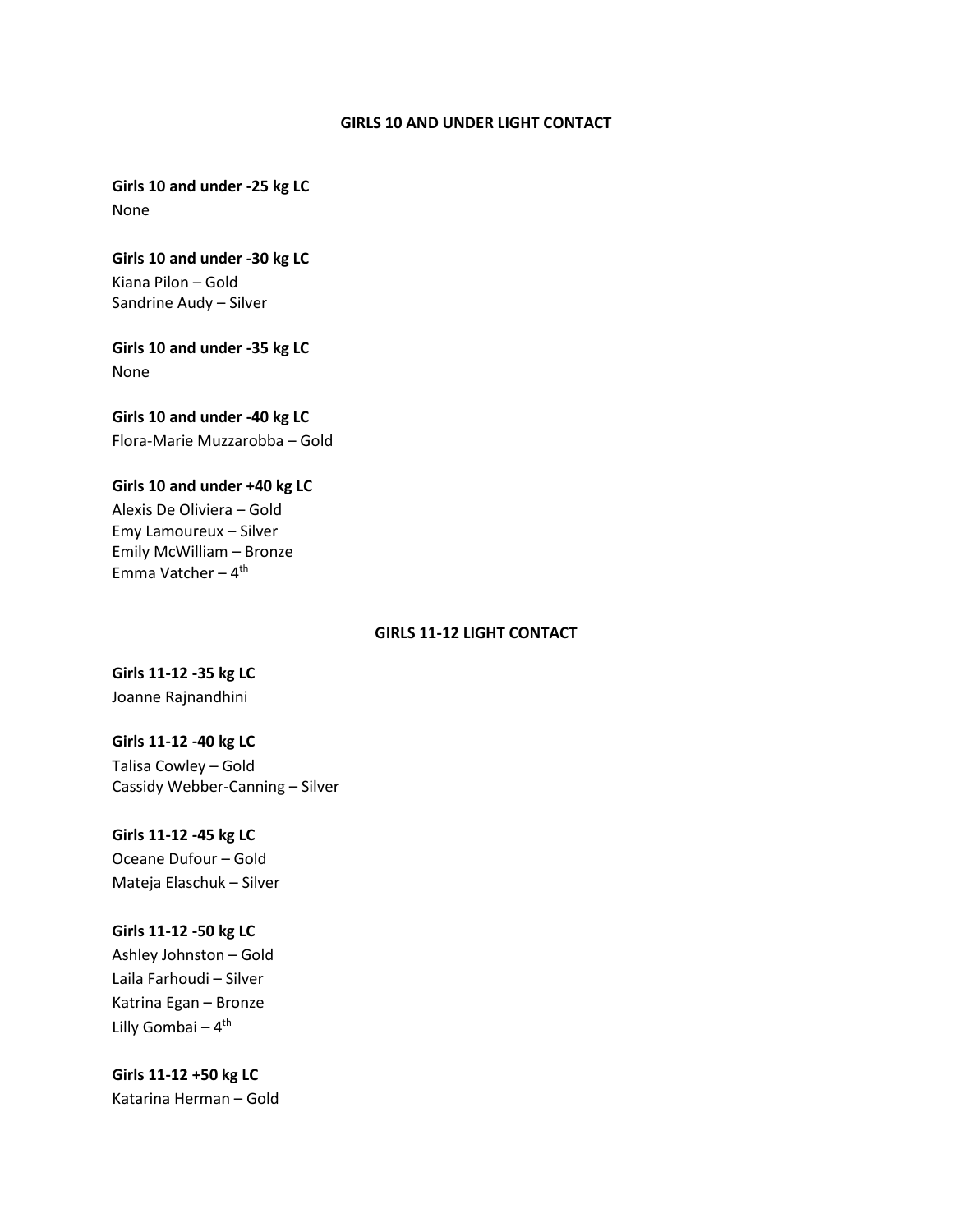## **GIRLS 13-14 LIGHT CONTACT**

**Girls 13-14 -45 kg LC** None

**Girls 13-14 -50 kg LC** None

**Girls 13-14 -55 kg LC** Hailey Fitzpatrick – Gold Elisa Keck – Silver

**Girls 13-14 -60 kg LC** None

**Girls 13-14 +60 kg LC** Angela Thomai – Gold

## **GIRLS 15-17 LIGHT CONTACT**

**Girls 15-17 -50 kg LC** None

**Girls 15-17 -55 kg LC** None

**Girls 15-17 -60 kg LC** Alicia Gagnon – Gold

**Girls 15-17 -65 kg LC** Madelynn Lett – Gold Megan Richardson – Silver

**Girls 15-17 +65 kg LC**  Abigail Hounsell – Gold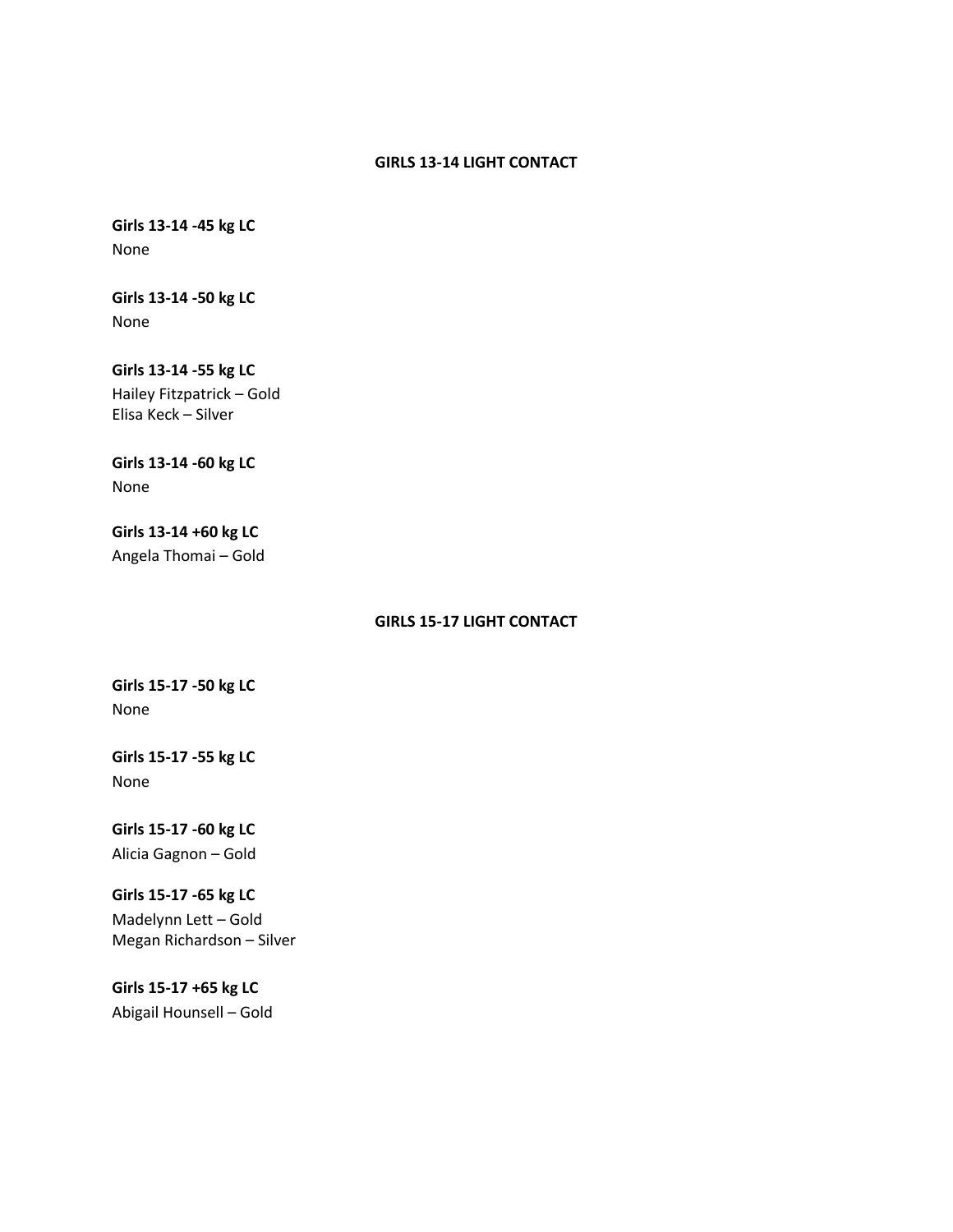#### **MEN FORMS AND WEAPONS**

#### **Men 18-34 Hard Style**

Ben Clarke – Gold William Pilon – Silver Ryan Vallee – Bronze Jean-Christophe Bezeau – 4<sup>th</sup>

## **Men Classical Kata**

Steve Hins – Gold Ben Clarke – Silver William Pilon – Bronze Jean Francois Brebion – 4<sup>th</sup>

## **Men 18-34 Korean Style**

Carlos Perdzd – Gold Darcy Gunnlaugson – Silver

**Men 18-34 Chinese/Soft Style** 

Dat Le – Gold

## **Men 18-34 Free Style**

William Pilon – Gold Dat Le – Silver Carlos Perdzd – Bronze

# **Men 18-34 Extreme**

None

# **Men 18-34 Traditional Weapons**

Eric Tremblay – Gold Jean Francois Brebion – Silver Jean-Christophe Bezeau – Bronze

# **Men 18-34 Creative Weapons**

Grant Gauthier – Gold

# **Men 18-34 Open/Musical Weapons**

Eric Tremblay – Gold Grant Gauthier – Silver

# **Men 35 and over Traditional Forms**

Rudy Duquet – Gold Eric Tremblay – Silver Jonathan Ranalli – Bronze Carlos Perdzd – 4<sup>th</sup>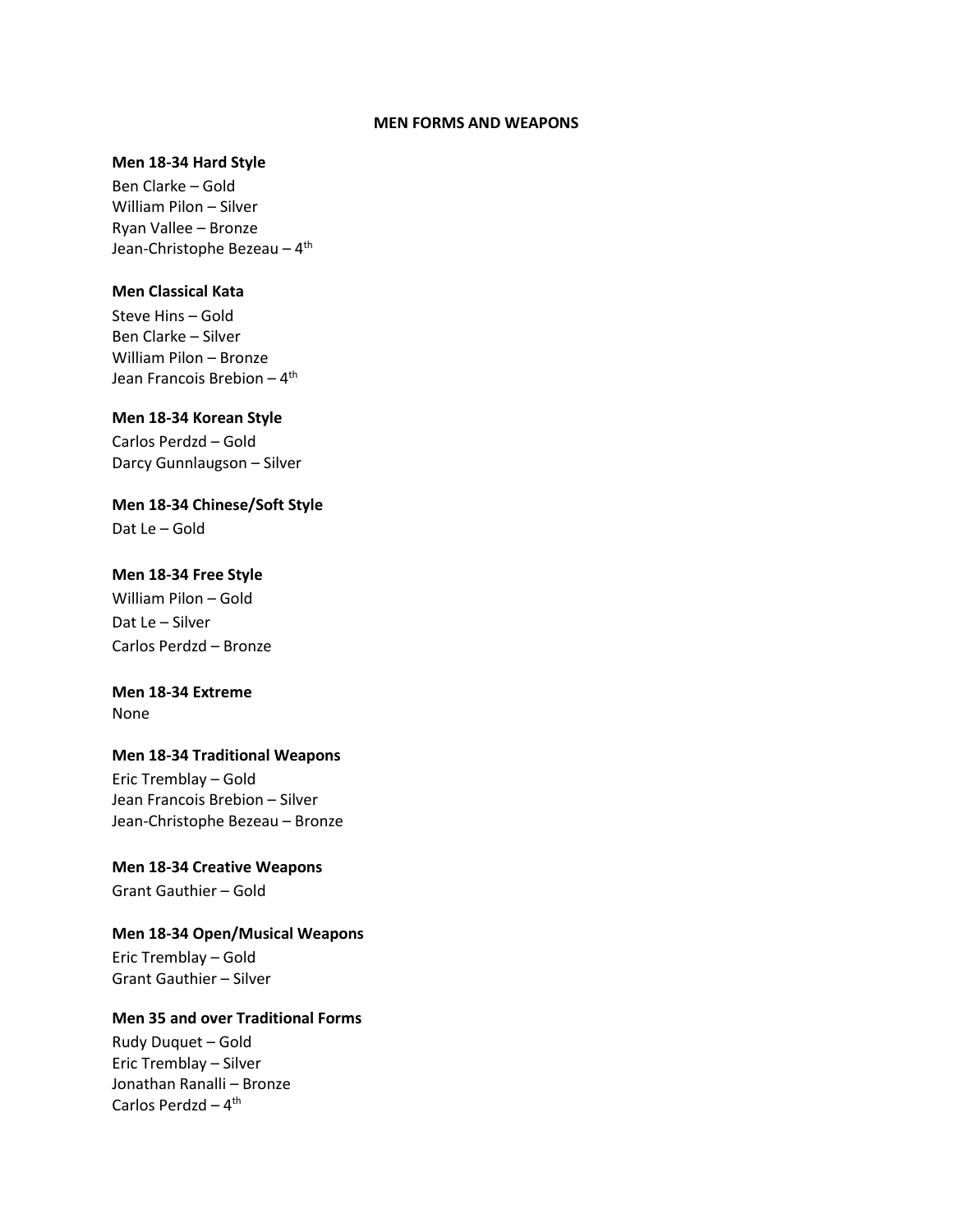#### **Men 35 and over Traditional Weapons**

Eric Tremblay – Gold Steven Gombai – Silver Jonathan Ranalli – Bronze Quinn Rozario – 4<sup>th</sup>

### **Men 35 and over Creative Weapons**

Eric Tremblay – Gold Carlos Perdzd – Silver Steven Gombai – Bronze

#### **Men 42 and over Traditional Forms**

Steve Hins – Gold Carlos Perdzd – Silver Elhadji Mamado Diarra – Bronze Darcy Gunnlaugson - 4<sup>th</sup>

#### **Men 42 and Over Traditional Weapons**

Steve Gombai – Gold Steve Hins – Silver Carlos Perdzd – Bronze Richard Marier – 4<sup>th</sup>

## **Men 42 and Over Creative Weapons**

Carlos Perdzd – Gold Steve Gombai – Silver Steve Hins – Bronze Darcy Gunnlaugson - 4<sup>th</sup>

## **MEN POINT SPARRING**

**Men 18-34 -60 kg**  Ben Clarke – Gold Dave Parent – Silver

**Men 18-34 -65 kg**  None

# **Men 18-34 -70kg**

Robbie Lavoie – Gold Thomas Power – Silver Russ Kulish – Bronze Alexander Dworkin <mark>–</mark> 4<sup>th</sup>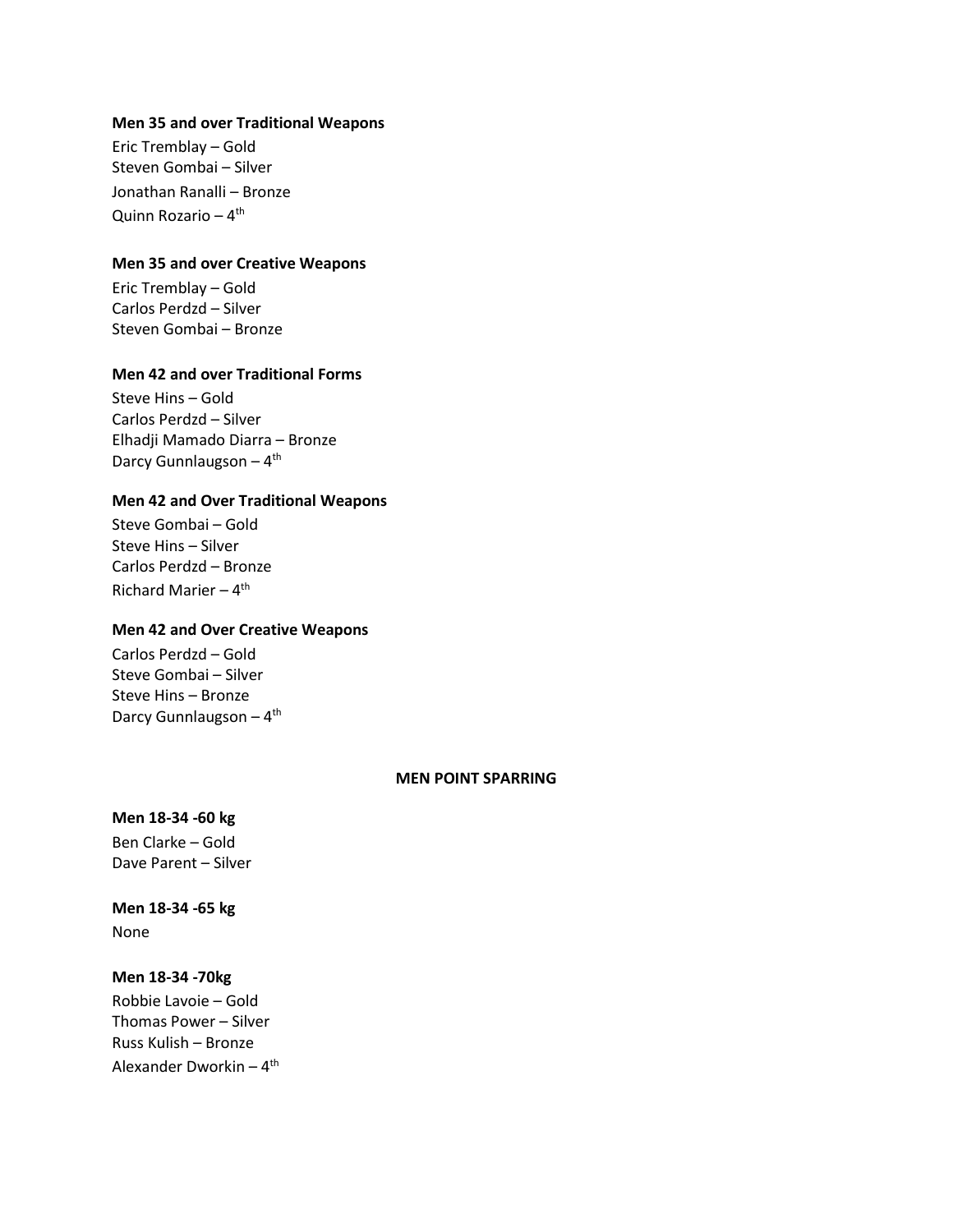#### **Men 18-34 -75kg**

Cody Diesbourg – Gold Jimmy Chouinard – Silver Bradly Boughner – Bronze William Pilon – 4<sup>th</sup>

# **Men 18-34 -80 kg**

Jason Brown – Gold Dat Le – Silver Jean-Christophe Bezeau - Bronze

**Men 18-34 -85 kg** Samuel Gagnon – Gold

# **Men 18-34 -90 kg**

None

# **Men 18-34 +90 kg**

Yanick Racicot – Gold Vincenzo Geminelli – Silver Francis Rolland – Silver Tom Roberts – 4<sup>th</sup>

# **Men 35 and over -75 kg**

Michael Gauthier – Gold Chris Dubs – Silver

# **Men 35 and over -85 kg**  None

# **Men 35 and Over +85 kg**

Stephane Marceau – Gold David Allard – Silver Martin Lachance – Bronze Martin Venne– 4th

**Men 42 and Over -75 kg**  None

# **Men 42 and Over -85 kg**  Steven Fiset – Gold Carlos Perdzd – Silver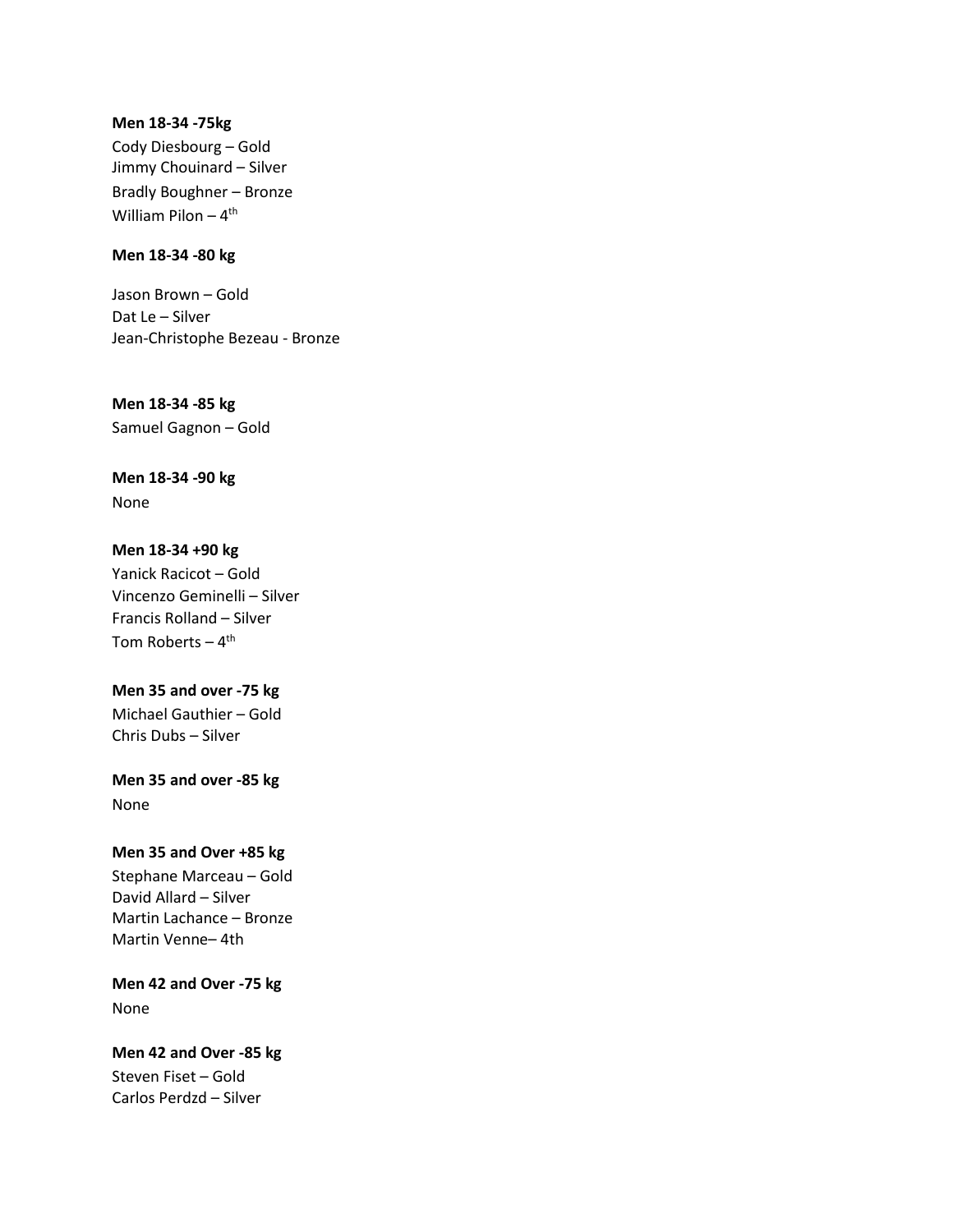#### **Men 42 and Over +85 kg**

Emmanuel St-Louis – Gold Francois Godmer – Silver Darcy Gunnlaugson – Bronze Richard Goodridge - 4<sup>th</sup>

**Men 48 and Over -75 kg** None

**Men 48 and Over -85 kg**  None

**Men 48 and Over +85 kg**  Richard Goodridge – Gold Joseph Carriere – Silver

# **MEN LIGHT CONTACT**

**Men 18-34 -60kg LC**  None

**Men 18-34 -65kg LC** Aaron Bland – Gold Adam Williams – Silver

**Men 18-34 -70kg LC** Thomas Power – Gold

**Men 18-34 -75kg LC** Bradly Boughner – Gold Jimmy Chouinard – Silver

**Men 18-34 -80kg LC** None

**Men 18-34 -85 kg LC**  None

**Men 18-34 -90 kg LC**  None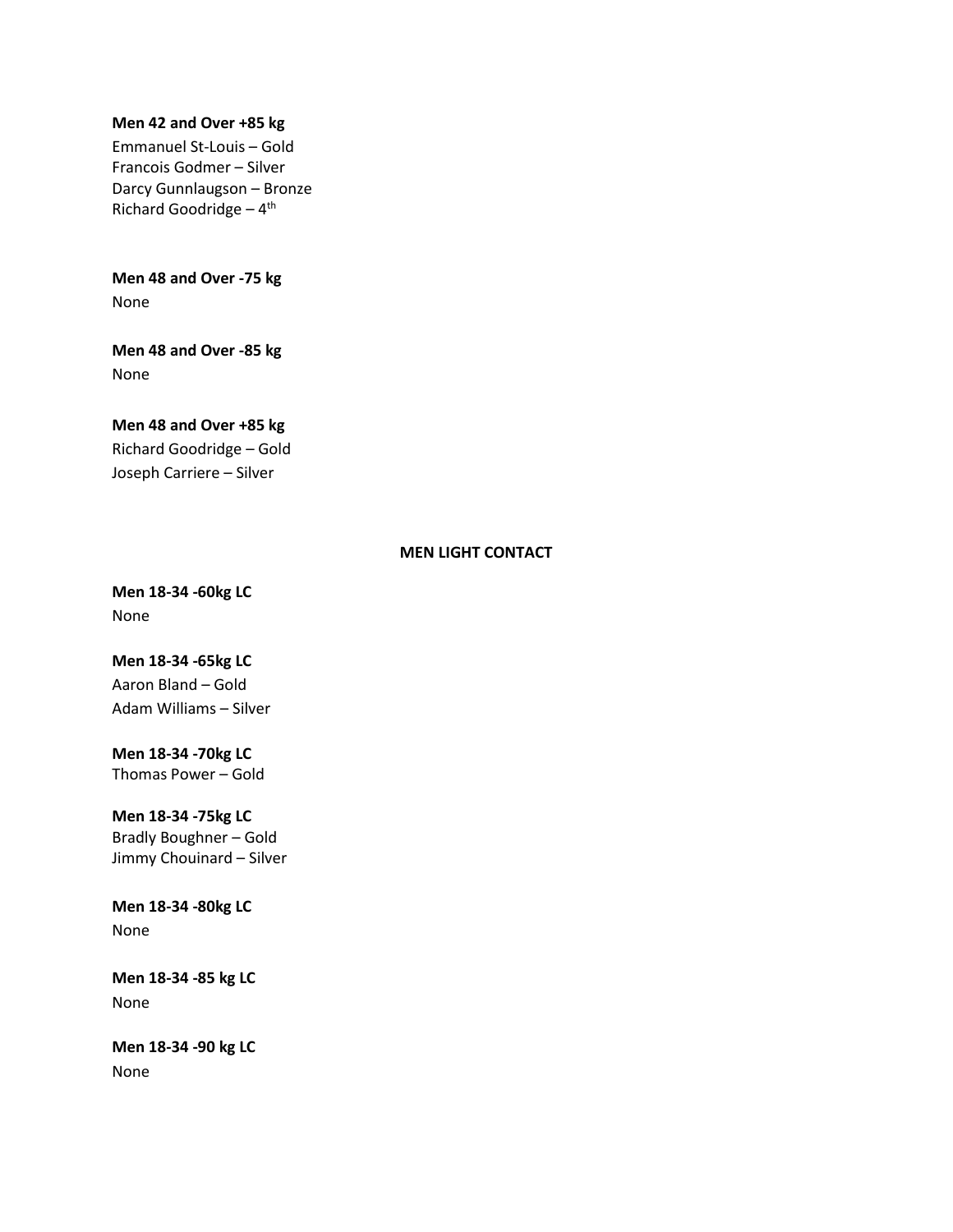**Men 18-34 +90 kg LC**  Yanick Racicot – Gold Vincenzo Geminelli – Silver

**Men 35 and over -75 kg LC**  None

**Men 35 and over -85 kg LC**  None

**Men 35 and over +85 kg LC**  Stephane Marceau – Gold

**Men 42 and Over -75 kg LC**  None

**Men 42 and Over -85 kg LC** None

**Men 42 and Over +85 kg LC**  Darcy Gunnlaugson – Gold

**Men 48 and Over -75 kg LC** None

**Men 48 and Over -85 kg LC** None

**Men 48 and Over +85 kg LC** Joseph Carriere – Gold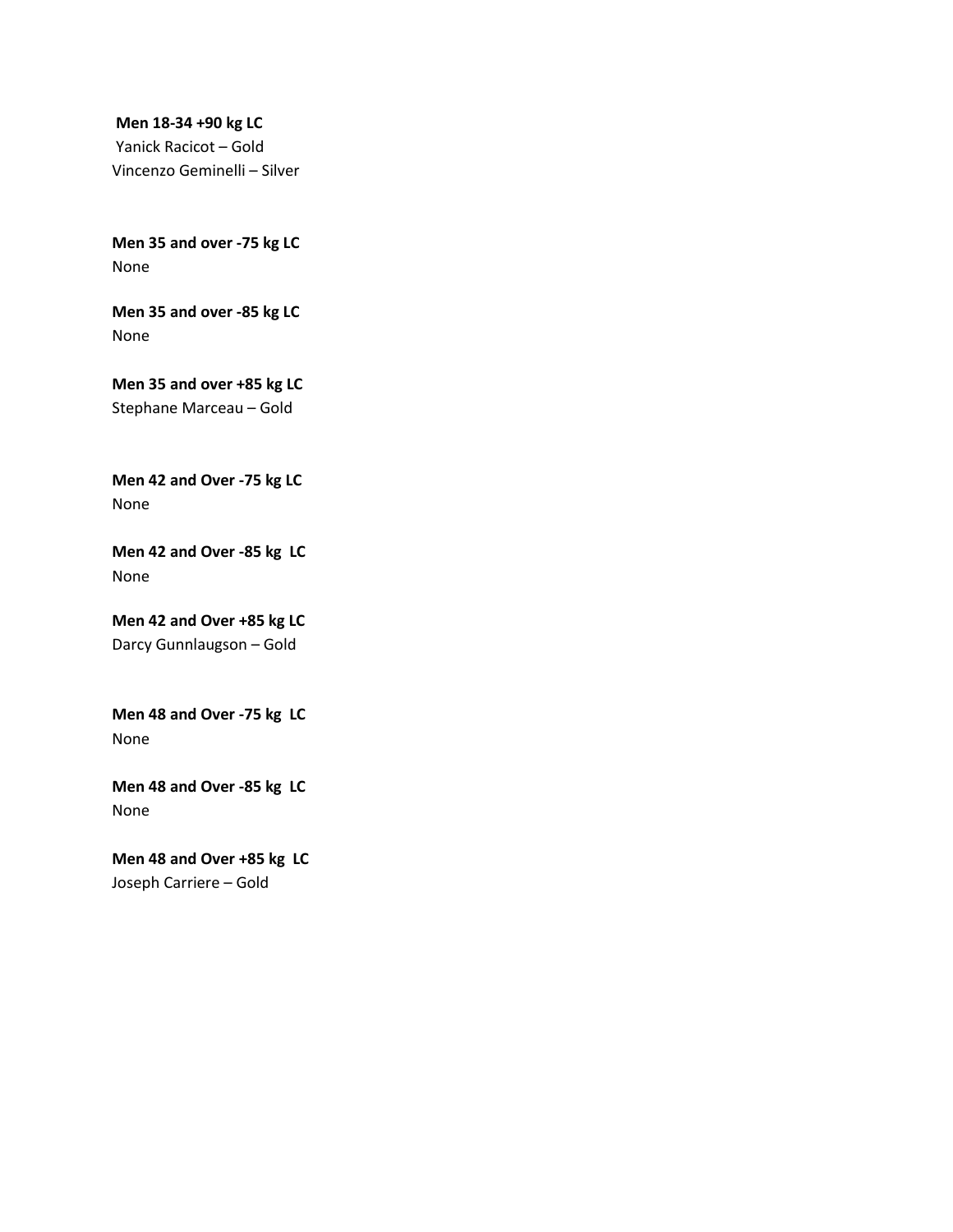#### **WOMEN FORMS AND WEAPONS**

#### **Women 18-34 Hard Style**

Subhadra Shrestha – Gold Laura Kemp – Silver Suzie Rail – Bronze Elise Lariviere – 4<sup>th</sup>

# **Women 18-34 Classical Kata**

Subhadra Shrestha – Gold Suzie Rail – Silver Laura Kemp – Bronze Veronick Bergeron – 4<sup>th</sup>

## **Women 18-34 Korean Style**

Alexandra McLean – Gold Pam Gunnlaugson – Silver

#### **Women18-34 Chinese/Soft Style**

Chanel Emond – Gold Sheridan Mergel – Silver Kathy Lafrentz – Bronze

#### **Women 18-34 Freestyle**

Camille Couturier – Gold Chanel Emond – Silver Julie Metivier-Menard – Bronze Cindy Charbonneau – 4th

#### **Women 18-34 Extreme**

Camille Couturier – Gold Chanel Emond – Silver Cindy Charbonneau – Bronze

#### **Women 18-34 Traditional Weapons**

Laura Kemp – Gold Suzie Rail – Silver Alexandra McLean – Bronze Kendra Matthews-Gramer – 4<sup>th</sup>

#### **Women 18-34 Creative Weapons**

Emily Mussio – Gold Camille Couturier – Silver Chanel Emond – Bronze Suzie Rail – 4<sup>th</sup>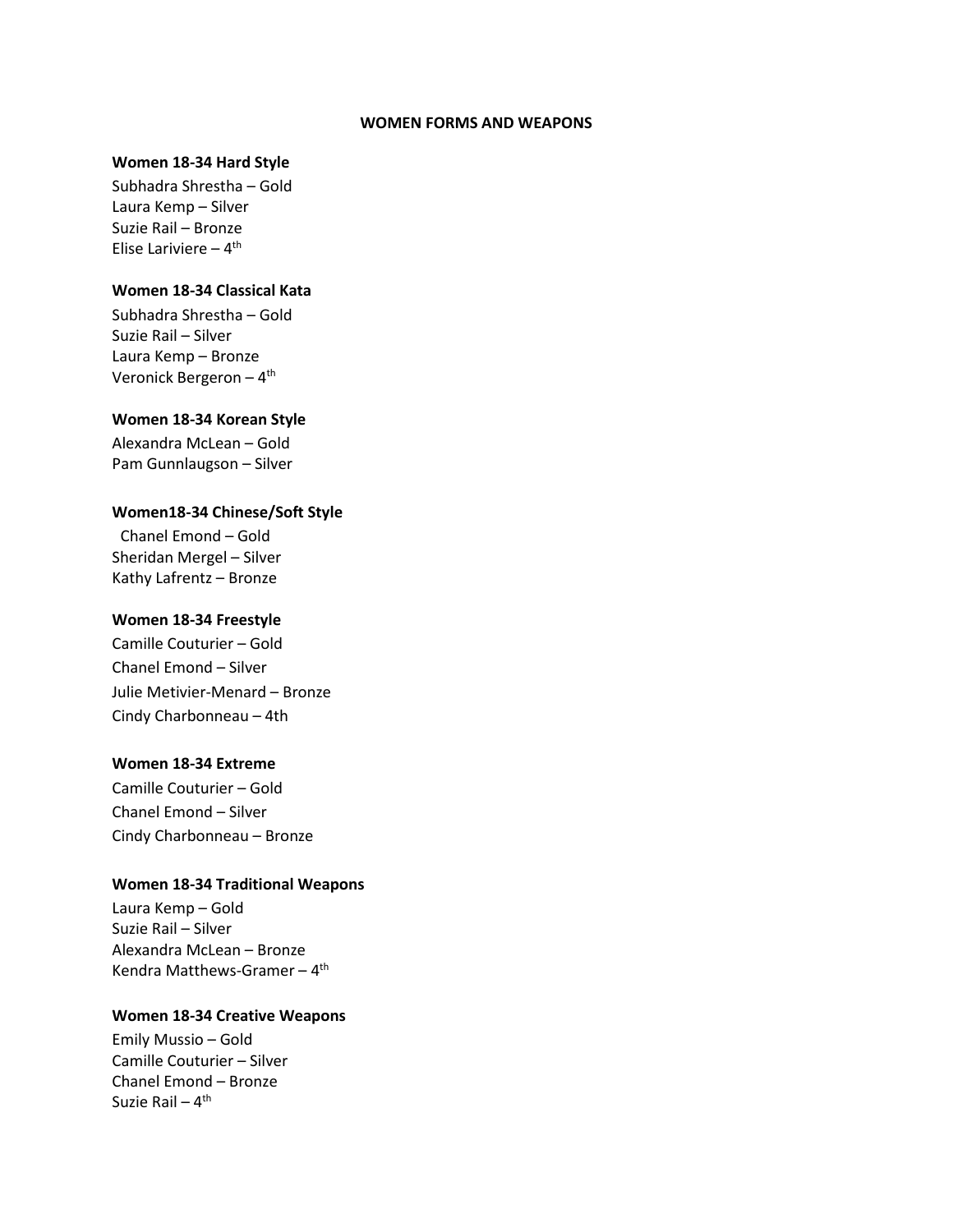#### **Women 18-34 Open/Musical Weapons**

Elise Lariviere – Gold Camille Couturier – Silver Chanel Emond – Bronze

#### **Women 35 and over Traditional Forms**

Suzie Rail – Gold Brigitte Pellerin – Silver Amanda Allard – Bronze Cindy Charbonneau – 4<sup>th</sup>

## **Women 35 and over Traditional Weapons**

Suzie Rail – Gold Meliza Belanger – Silver

#### **Women 35 and Over Creative Weapons**

Suzie Rail – Gold Meliza Belanger – Silver

#### **Women 42 and over Traditional Forms**

Brigitte Pellerin – Gold Gordana Elaschuk – Silver Marie-Pier Morin – Bronze Richelle Blain – 4<sup>th</sup>

#### **Women 42 and Over Traditional Weapons**

Annie Durand – Gold Richelle Blain – Silver Gordana Elaschuk – Bronze Pam Gunnlaugson – 4<sup>th</sup>

#### **Women 42 and Over Creative Weapons**

Marie-Pier Morin – Gold Sylvie Dallaire – Silver Pam Gunnlaugson – Bronze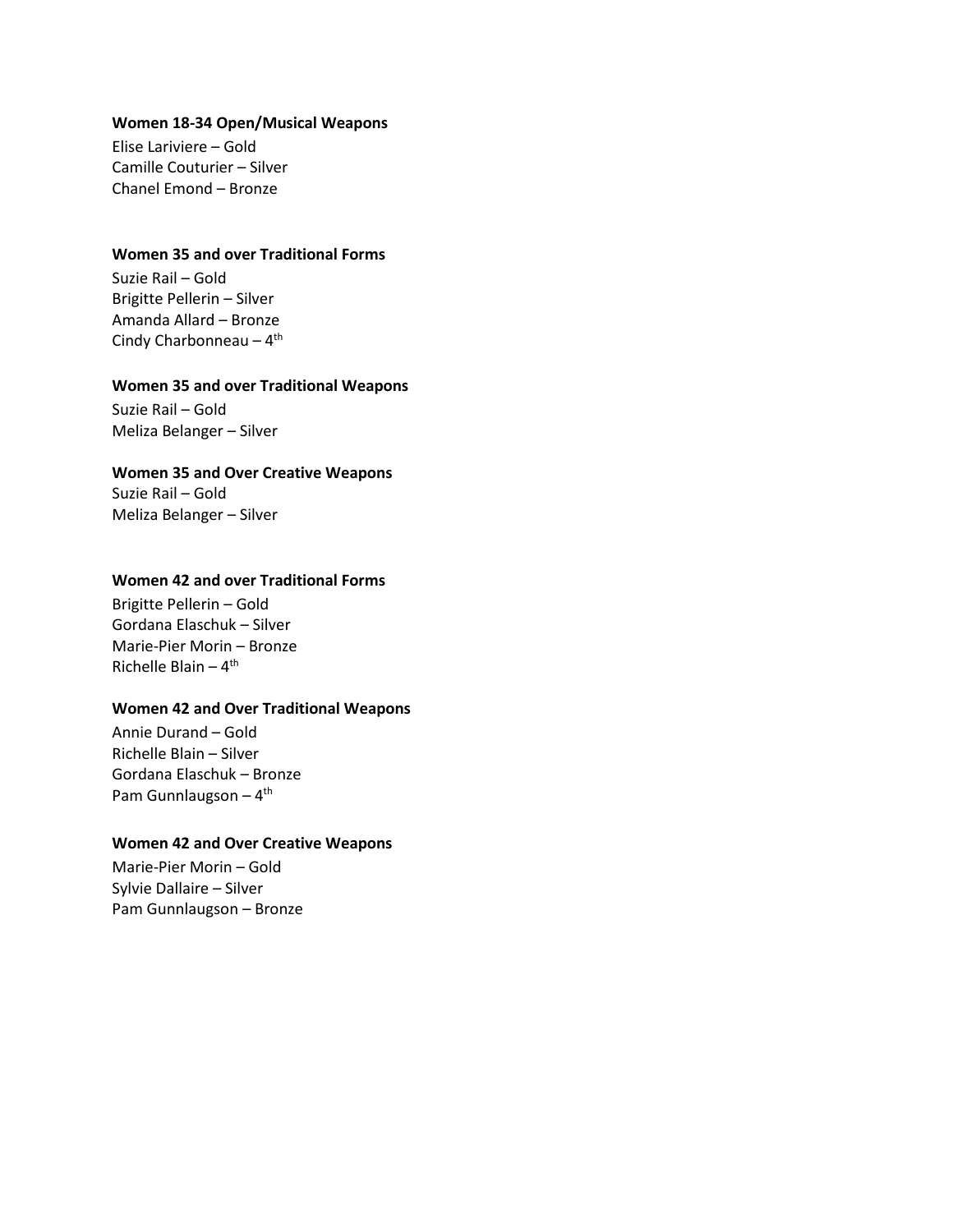#### **Women Point Sparring**

**Women 18-34 -50 kg**  None

**Women 18-34 -55 kg**  Keila Mejia – Gold Sheridan Mergel – Silver Julie Metivier-Menard - Bronze

# **Women 18-34 -60kg**  Anne Sara Cayer – Gold Alysha Morrison – Silver Veronick Bergeron – Bronze Brigitte Pellerin – 4<sup>th</sup>

**Women 18-34 -65kg**  Emily Mussio – Gold

**Women 18-34 -70kg** None

**Women 18-34 +70 kg** Melissa Kinloch – Gold

# **Women 35 and over -65 kg**

Brigitte Pellerin – Gold Julie Rioux – Silver Annie Lachance – Bronze Jodi Anderson <mark>–</mark> 4<sup>th</sup>

**Women 35 and over +65 kg**  None

### **Women 42 and Over -65 kg**

Brigitte Pellerin – Gold Jodi Anderson – Silver Effy Konstantinou – Bronze Gordana Elaschuk – 4<sup>th</sup>

# **Women 42 and Over +65 kg**

Nathalie Boutin – Gold Kathy Lafrentz – Silver Pam Gunnlaugson – Bronze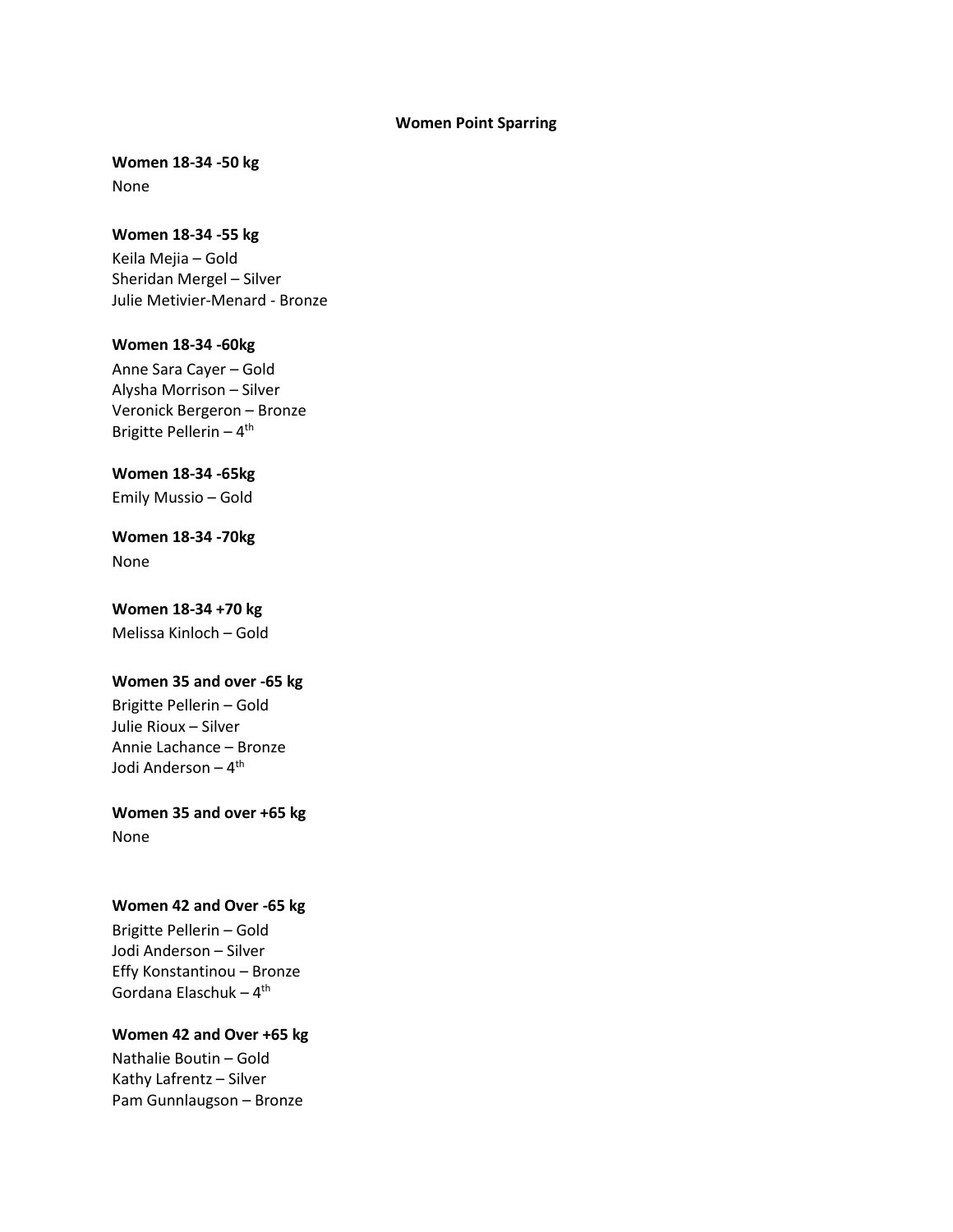#### **WOMEN LIGHT CONTACT**

**Women 18-34 -50kg LC** None

**Women 18-34 -55kg LC** None

**Women 18-34 -60kg LC** None

**Women 18-34 -65kg LC** None

**Women 18-34 -70kg LC** None

**Women 18-34 +70 kg LC** Melissa Kinloch – Gold

**Women 35 and over -65 kg LC**  Effy Konstantinou – Gold

**Women 35 and over +65 kg LC** None

**Women 42 and Over -60 kg LC**  Jodi Anderson – Gold Gordana Elaschuk – Silver Effy Konstantinou – Bronze

**Women 42 and Over +60 kg LC**  Florence Enns – Gold Kathy Lafrentz – Silver Pam Gunnlaugson – Bronze